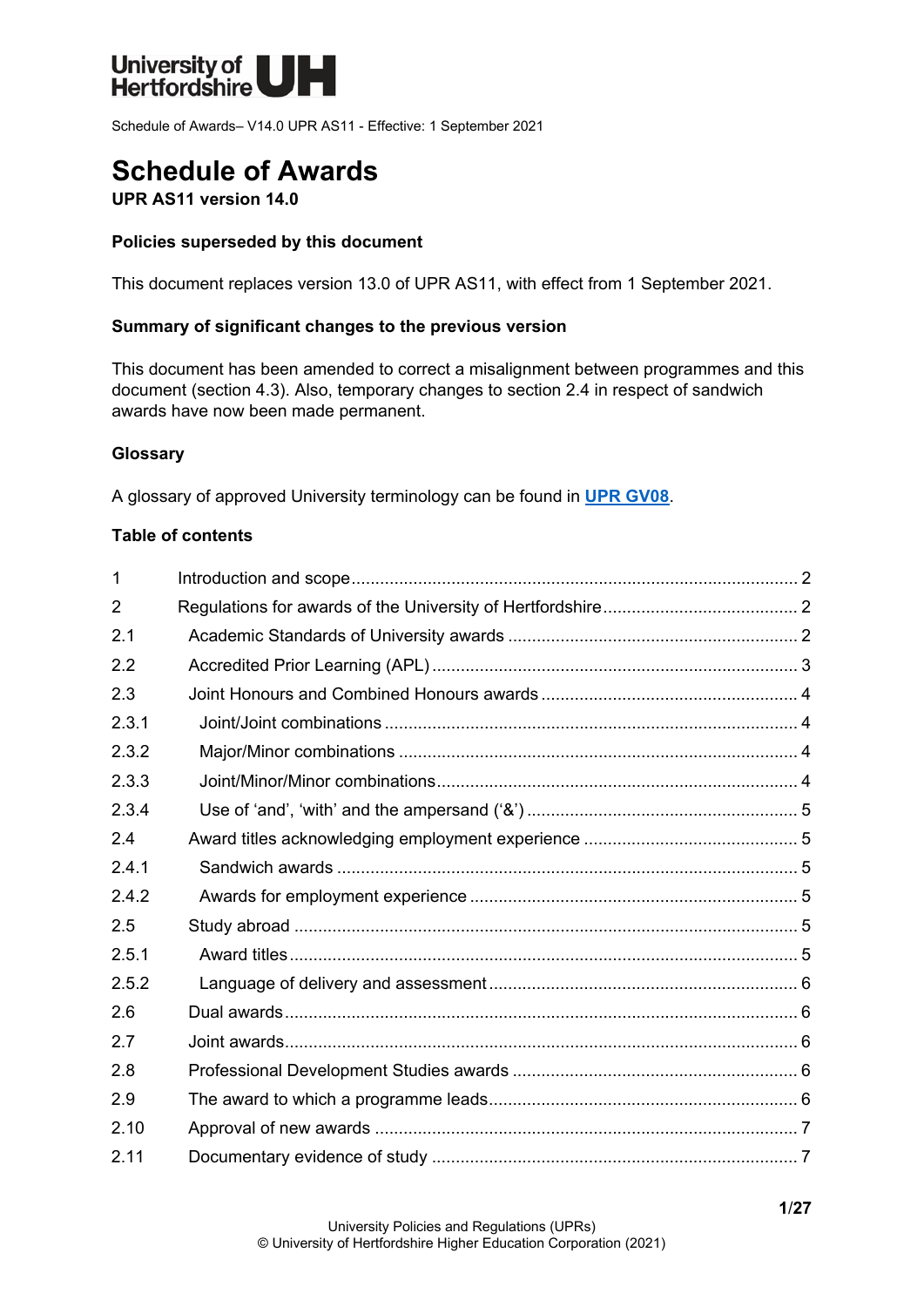| 2.12 |                                                                           |  |
|------|---------------------------------------------------------------------------|--|
| 2.13 |                                                                           |  |
| 3    |                                                                           |  |
| 3.1  |                                                                           |  |
| 3.2  |                                                                           |  |
| 3.3  |                                                                           |  |
| 3.4  |                                                                           |  |
| 4    |                                                                           |  |
| 4.1  |                                                                           |  |
| 4.2  |                                                                           |  |
| 5    |                                                                           |  |
| 6    |                                                                           |  |
| 7    |                                                                           |  |
| 8    |                                                                           |  |
| 9    |                                                                           |  |
| 10   |                                                                           |  |
| 11   |                                                                           |  |
| 12   |                                                                           |  |
| 13   | Generic learning outcomes for unnamed University of Hertfordshire INTERIM |  |
| 14   |                                                                           |  |

# <span id="page-1-0"></span>**1 Introduction and scope**

- 1.1 This document lists the awards approved by the Academic Board of the University.
- 1.2 Certificate holders, diplomates and graduates should note that they are subject, as appropriate, to the provisions of this document.

# <span id="page-1-1"></span>**2 Regulations for awards of the University of Hertfordshire**

#### <span id="page-1-2"></span>**2.1 Academic Standards of University awards**

2.1.1 The standards of University awards are defined in terms of the usual pattern of fulltime study, represented by a rate of study which would permit the accumulation of **120** credit points within one two (**2**) Semester academic year by a student who has the appropriate knowledge and skills to enter a programme (see also UPR AS14[1,](#page-1-3) section A4).

<span id="page-1-3"></span><sup>1</sup> UPR AS14 'Structure and Assessment Regulations – Undergraduate and Taught Postgraduate Programmes'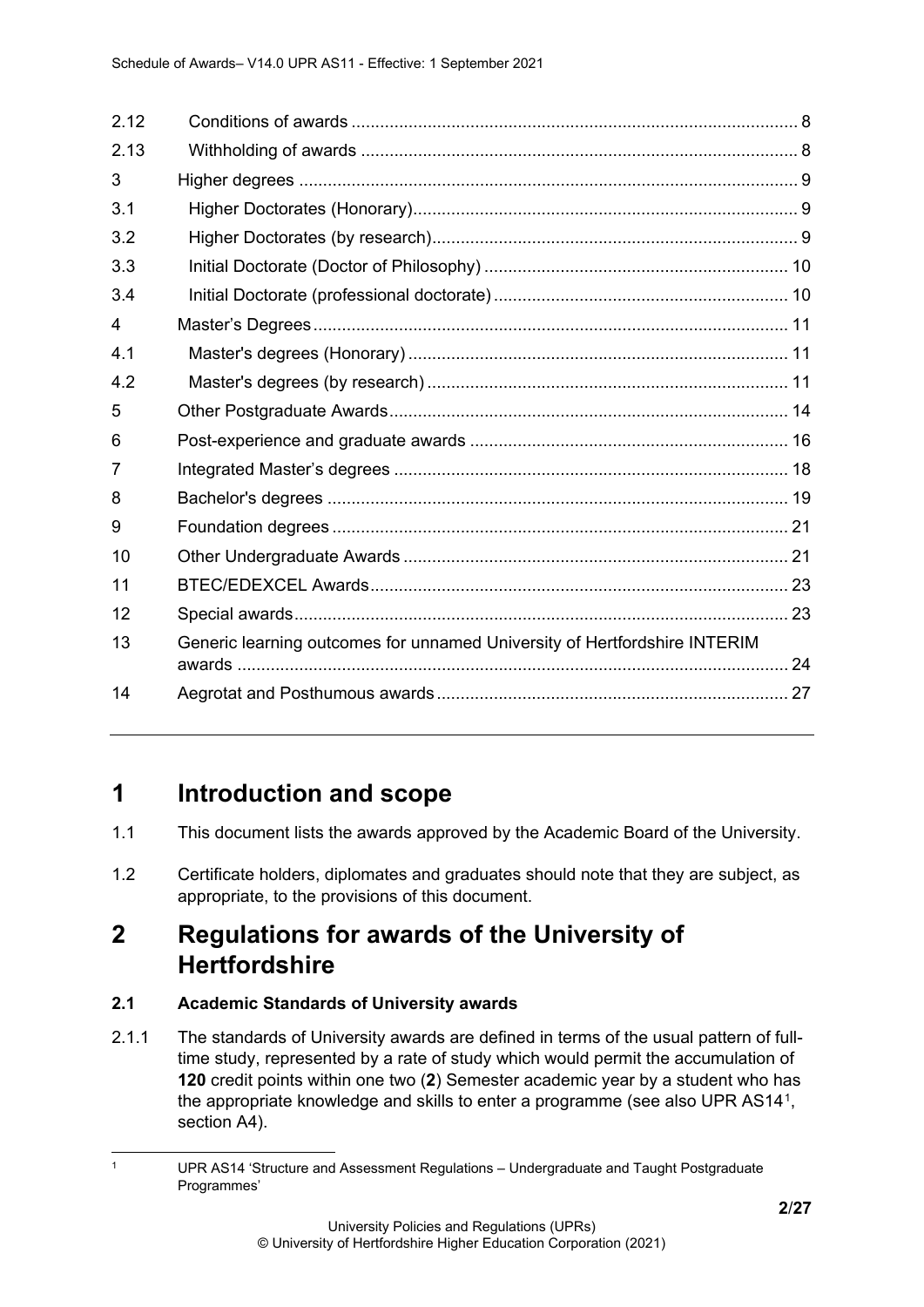- 2.1.2 Successful completion of a programme requires the achievement of the specified learning outcomes set out in the Programme Specification.
- 2.1.3 The University may collaborate with other institutions or organisations in the delivery of its own programmes or in formally validating or credit-rating the modules and programmes of another institution as being of an appropriate quality and standard to be eligible for an award (or credit towards an award) of the University.
- 2.1.4 Credit points specified for each award define the normal (minimum) number and level of specific credit points required to achieve that award by following an approved programme of study. Any proposal to deviate from this must be approved by the University's Academic Development Committee.
- 2.1.5 For any award, credit achieved at a higher level can replace the need for credit at a lower level.
- 2.1.6 Where stated in the programme specification, a degree programme may count up to **30** credit points of Level **5** modules to meet the Level **6** credit requirement.
- 2.1.7 Unless specifically stated in the Programme Specification, where students attempt additional modules which are not part of a validated programme of study, they do not contribute towards the credit requirements for the award.
- 2.1.8 Individual study programmes may be approved which include or require more than the normal minima for the award.
- 2.1.9 Levels of study are further defined in UPR AS141, section A2.6.

#### <span id="page-2-0"></span>**2.2 Accredited Prior Learning (APL)**

- 2.2.1 Accredited Prior Learning (APL) is learning, appropriately evidenced, that has been achieved outside the formal education system offered by the University. The Quality Assurance Agency describes the Recognition (ie Accreditation) of Prior Learning as 'Assessing previous learning that has occurred in any of a range of contexts including school, college and university, and/or through life and work experiences. Once recognised through this process, prior learning can be used to gain credit or exemption for qualifications and/or personal and career development'. This recognition may give the learning a credit-value in a credit-based structure and allow it to be counted towards the completion of a programme of study and the award(s) or qualifications associated with it.
- 2.2.2 The following definitions have been approved by the Academic Board:

#### i **'Accredited Prior Certificated Learning' (APCL):**

'learning which has been recognised previously by an education provider, evidenced by formal certification, and assessed and recognised for the award of credit by the University.'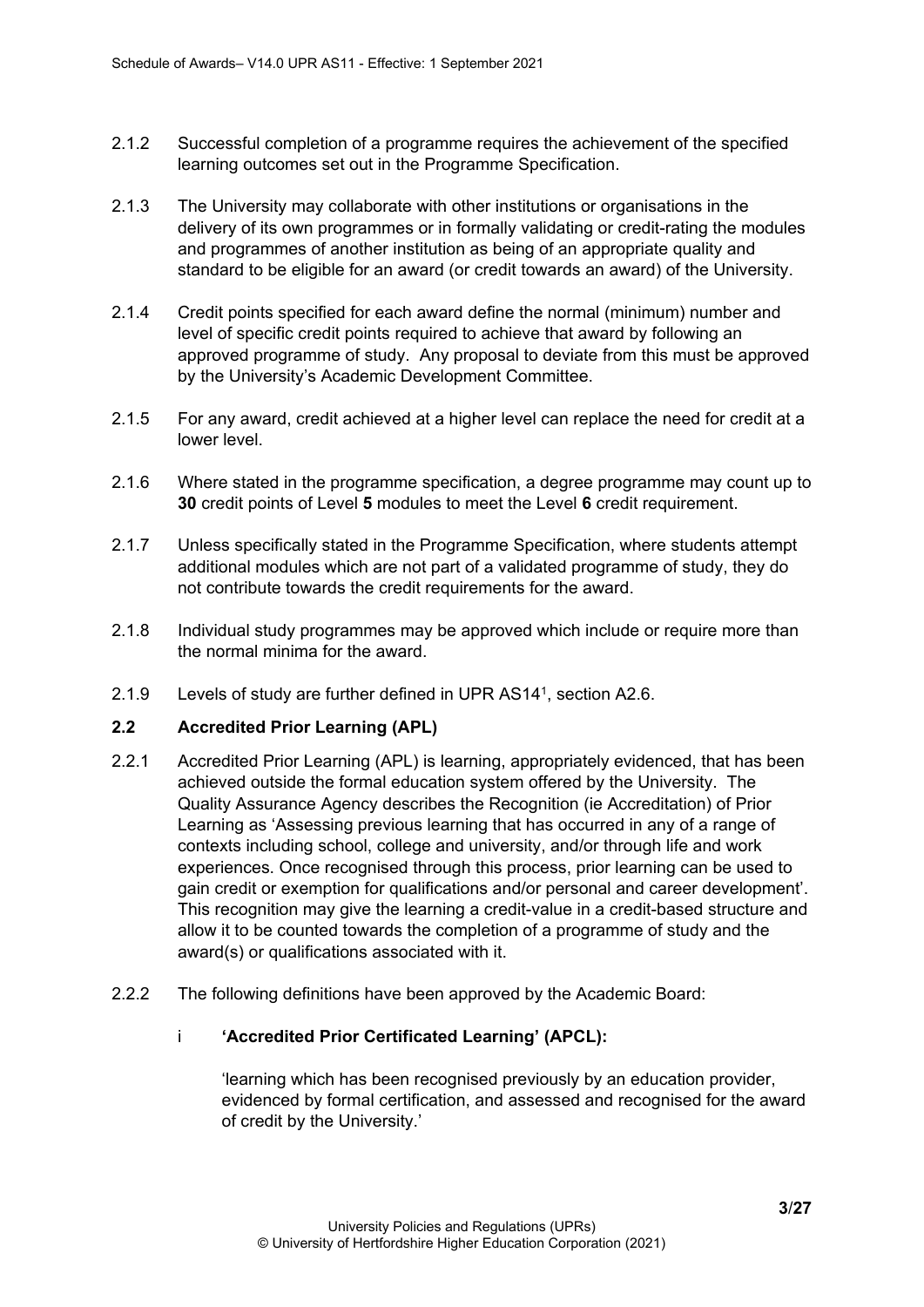#### ii **'Accredited Prior Experiential Learning' (APEL):**

'learning which has been achieved through experiences outside the formal education and training systems, normally associated with a working environment, which has been assessed and recognised for the award of credit by the University.'

- 2.2.3 There are limits imposed on the amount of APCL and APEL that can be approved as part of credit requirements for credit-rated awards, which are identified in the tables in sections 4 to 12 of this document. The combined limit is typically **75%** of the total credit requirement for the award, with a minimum of **30** credits required to be subsequently studied at and awarded by the University. The effect on the classification of students with significant amounts of APL is described in sections D6.2.6 and D7.2.6, UPR AS141.
- 2.2.4 University guidelines on APL may be obtained from the Centre for Academic Quality Assurance website.

#### <span id="page-3-0"></span>**2.3 Joint Honours and Combined Honours awards**

<span id="page-3-1"></span>2.3.1 Joint/Joint combinations

Where a Joint Honours award is offered, and both fields are studied as a Joint/Joint combination, the award title should be:

**<Field X and Field Y>** (with fields presented in alphabetical order)

The award should be:

- i A BA if both Field X and Field Y would be offered as BA;
- ii A BSc if both Field X and Field Y would be offered as BSc;
- iii A BSc if one field would be offered as BA and the other a BSc.

#### <span id="page-3-2"></span>2.3.2 Major/Minor combinations

Where a Joint Honours award is offered, and the fields are studied in a Major/ Minor combination, the award title should be:

**<Field X with Field Y>** (with the major field presented first).

The award (BA or BSc) is based upon the award that would be offered by the major field.

#### <span id="page-3-3"></span>2.3.3 Joint/Minor/Minor combinations

Where a Combined Honours award is offered, and the fields are studied in a Joint/Minor/ Minor combination, the award title should be:

**<Field X with Field Y and Field Z>** (with the joint field presented first)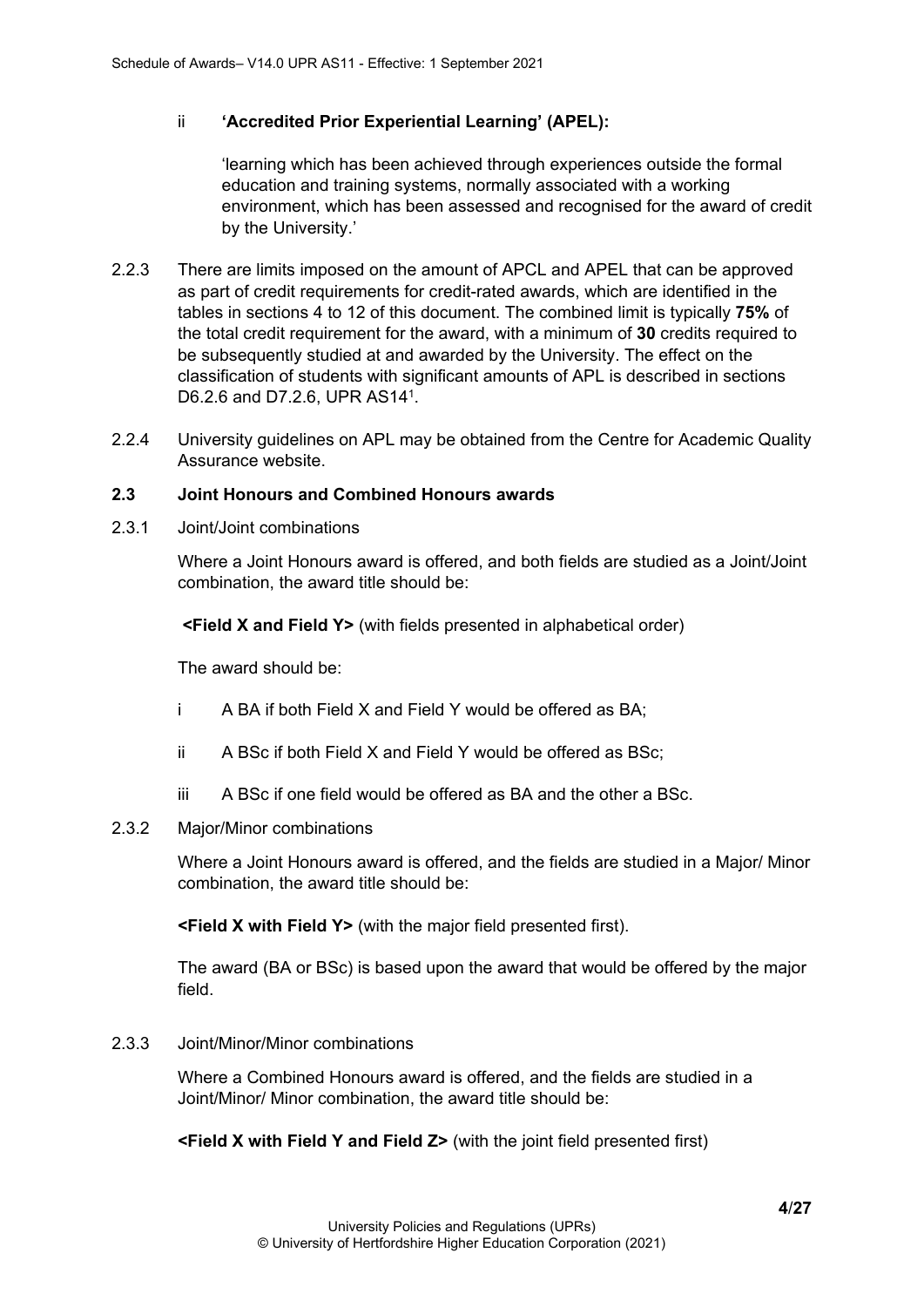The award (BA or BSc) is based upon the award that would be offered by the joint field.

- <span id="page-4-0"></span>2.3.4 Use of 'and', 'with' and the ampersand ('&')
	- i Individual fields should avoid use of the word 'with', to avoid awards with major/minor combinations having to include this word twice.
	- ii Wherever possible, individual fields should avoid use of the word 'and', to minimise awards with joint/joint combinations having to include this word twice. Where 'and' is used in a field, the ampersand symbol (&) should be used instead, to avoid repetition (this is the only situation where the ampersand symbol may be used). The award title should therefore be:

**<Field X and Field Yi & Yii>** (where Yi and Yii are the two components of a field)

or

**<Field X with Field Y and Field Zi & Zii>** (for Joint/Minor/Minor combinations, where Zi and Zii are the two components of a field)

#### <span id="page-4-1"></span>**2.4 Award titles acknowledging employment experience**

<span id="page-4-2"></span>2.4.1 Sandwich awards

A sandwich award requires the successful completion of at least **30** weeks full-time equivalent placement activity from a maximum of two separate approved placements, neither of which will be normally less than **12** weeks in duration, in order for the award to be made. The sandwich award title should be:

#### **<Award title (Sandwich)>**

In exceptional circumstances, the Director of Academic Quality Assurance is able to approve a Sandwich award for the successful completion of at least **24** weeks fulltime equivalent placement activity.

#### <span id="page-4-3"></span>2.4.2 Awards for employment experience

Successful completion of at least **12** weeks full-time equivalent placement activity (whether that be interrupted sandwich placement learning or alternative shorter periods of approved placement learning) from a maximum of two separate approved placements, neither of which will be normally less than 4 weeks in duration, will enable students to request the following award title:

#### **<Award title with Employment Experience>**

#### <span id="page-4-4"></span>**2.5 Study abroad**

#### <span id="page-4-5"></span>2.5.1 Award titles

Successful completion of a period of study abroad should lead to the award of one of two titles: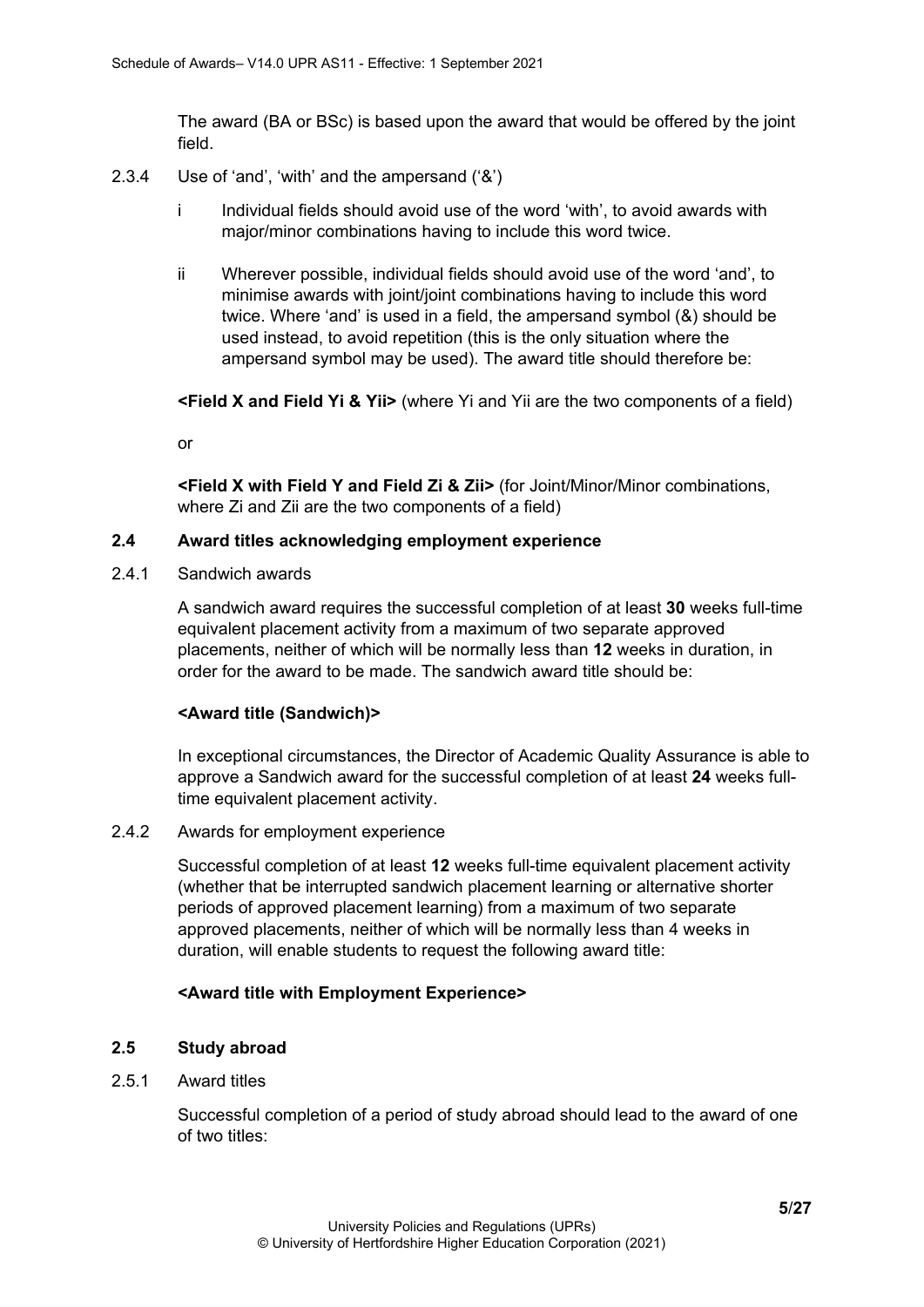**<Award title with a Year Abroad>** (where at least two (**2**) Semesters of study have been completed and at least **90** credit points have been accumulated. One (**1**) Semester could be a Semester of placement activity abroad (typically, at least **12** weeks), in which case at least **45** credit points will have been accumulated) or

**<Award title with Study Abroad>** (where at least one (**1**) Semester of study has been completed and at least **45** credit points have been accumulated).

#### <span id="page-5-0"></span>2.5.2 Language of delivery and assessment

Where a period of study abroad replaces one (**1**) or two (**2**) Semesters of Level **5** studies on a student's programme at the University of Hertfordshire, the language of delivery and assessment for that period of study abroad must be English.

#### <span id="page-5-1"></span>**2.6 Dual awards**

The University may enter into collaborative arrangements with other organisations which lead to the possibility of students receiving an award from each institution. The arrangements for each award must be clearly stated in the Memorandum of Agreement and it is expected that each institution will issue its own award documents. Memoranda are produced to an approved template by Academic Services.

#### <span id="page-5-2"></span>**2.7 Joint awards**

- 2.7.1 The University may enter into collaborative arrangements with other organisations which lead to the possibility of students receiving one joint award from the institutions concerned. The arrangements for the joint award must be clearly stated in the Memorandum of Agreement. Memoranda are produced to an approved template by Academic Services.
- 2.7.2 Joint Awards are regarded by the Academic Board as having the same standing as other awards of the University and will, therefore, require the approval of the Academic Board.

#### <span id="page-5-3"></span>**2.8 Professional Development Studies awards**

Professional Development Studies awards are available to those who have accumulated credit which may not be fully coherent with nor align with an existing named award. The procedures for approving these awards are described in the University's Flexible Credit Framework which can be accessed via the staff section of the StudyNet website and is published at:

[http://www.studynet2.herts.ac.uk/ptl/common/aqo.nsf/Teaching+Documents?Openv](http://www.studynet2.herts.ac.uk/ptl/common/aqo.nsf/Teaching+Documents?Openview&count=9999&restricttocategory=Guidance+and+Strategy/Flexible+Credit+Framework+(APL+and+Short+Courses)) [iew&count=9999&restricttocategory=Guidance+and+Strategy/Flexible+Credit+Fram](http://www.studynet2.herts.ac.uk/ptl/common/aqo.nsf/Teaching+Documents?Openview&count=9999&restricttocategory=Guidance+and+Strategy/Flexible+Credit+Framework+(APL+and+Short+Courses)) [ework+\(APL+and+Short+Courses\)](http://www.studynet2.herts.ac.uk/ptl/common/aqo.nsf/Teaching+Documents?Openview&count=9999&restricttocategory=Guidance+and+Strategy/Flexible+Credit+Framework+(APL+and+Short+Courses))

#### <span id="page-5-4"></span>**2.9 The award to which a programme leads**

The award to which a programme leads must be among the existing awards of the University approved from time-to-time by the Academic Board and specified in this document (UPR AS11) and programmes must conform to the requirements for the awards set out in the relevant sections of this document. The Academic Board will, however, consider proposals for the establishment of new awards (see section 2.10).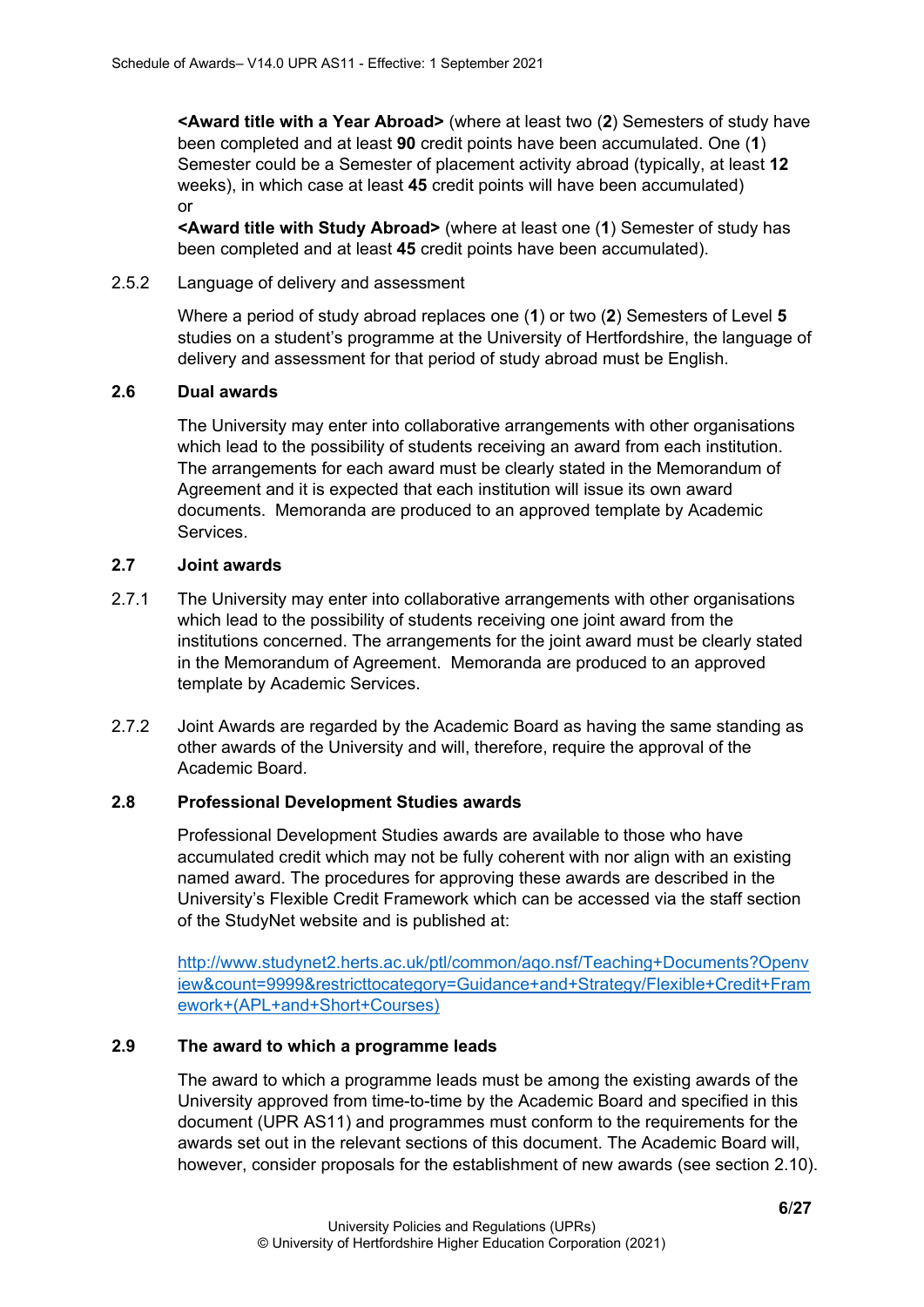#### <span id="page-6-0"></span>**2.10 Approval of new awards**

- 2.10.1 The Academic Board will take advice from its committees before approving any new award. Where the proposed award is linked to a specific subject area, advice from the relevant Dean of School will be sought.
- 2.10.2 The Academic Board will consider proposals in the context of the whole range of the University's awards and their relationship to each other and to the awards of other bodies. In particular, the Academic Board will consider:
	- i the characteristics and level of the proposed award that would both distinguish it from existing awards and relate it to them;
	- ii the suitability of existing awards for the proposed programme(s) of study;
	- iii the likely demand for, and recognition of, the proposed award by institutions, students and employers.
- 2.10.3 In the case of a group of new award titles (or the addition of a new award title to an existing group) with a high proportion of common modules, there should be an adequate differentiation between award titles. Typically, this should entail:
	- i for awards of **480** credits and above:

at least **60** credits of differentiation, at least **30** credits of which must be at the level of the award;

ii for awards of **300** to **465** credits:

at least **45** credits of differentiation, at least **30** credits of which must be at the level of the award;

iii for awards of **135** to **285** credits:

at least **30** credits of differentiation at the level of the award.

iv for awards up to **120** credits:

at least **15** credits of differentiation at the level of the award.

2.10.4 When the Academic Board approves a new award it will establish a definition for the award.

#### <span id="page-6-1"></span>**2.11 Documentary evidence of study**

Documentary evidence of study may be made available by the University in a variety of forms, for the convenience of students. Such documents are not in themselves **awards** of the University, though they may accompany awards.

They may be variously termed:

Certificates (or records) of attendance, Certificates (or records) of credit,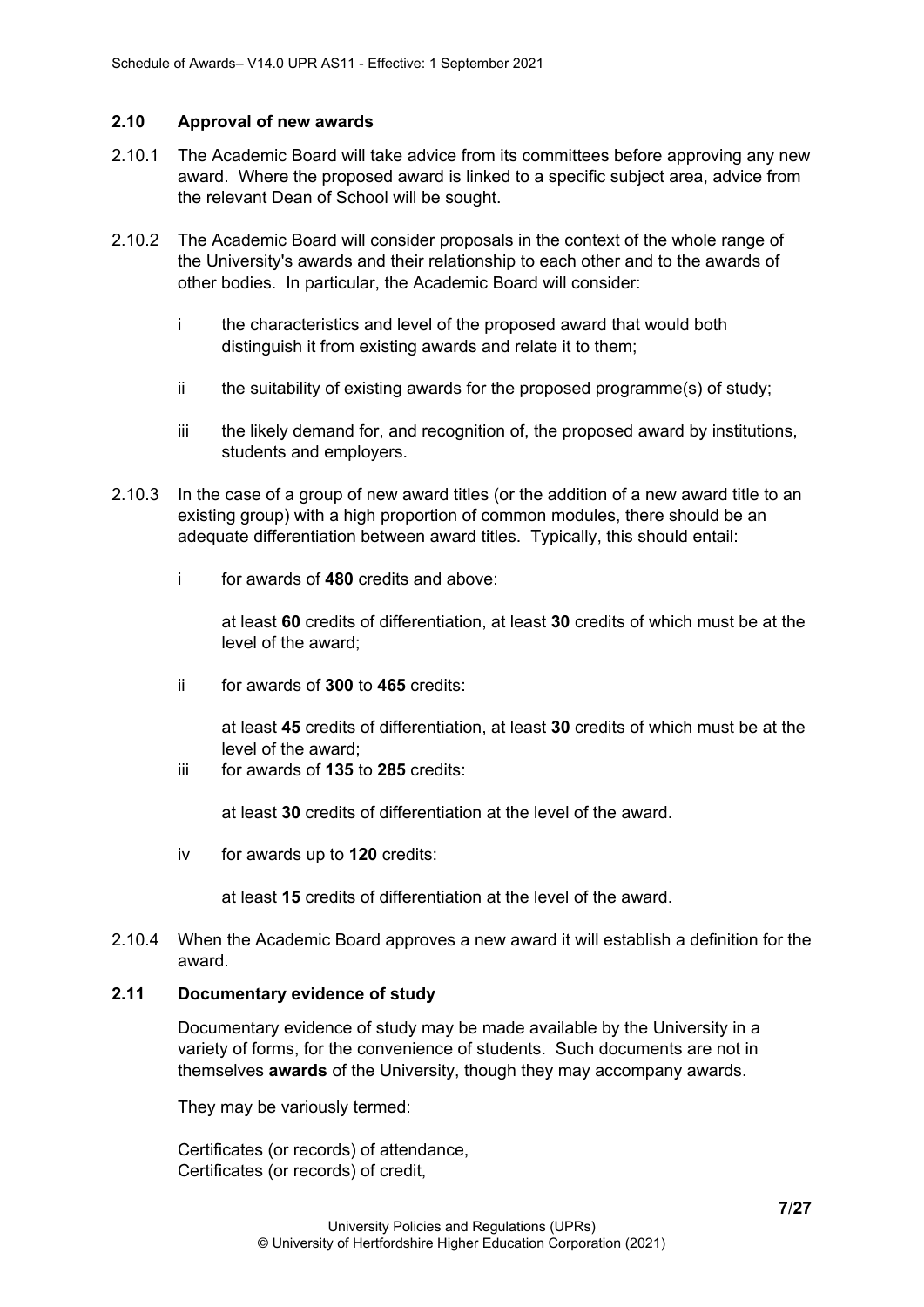Certificates (or records) of achievement, Transcripts (or lists) of modules taken, with the results of any assessments.

#### <span id="page-7-0"></span>**2.12 Conditions of awards**

An award of the University (other than an Honorary award) will be conferred only when all of the following conditions are satisfied:

- i The candidate was a registered student of the University or of another institution with which the University had entered into an agreement, at the time of assessment for the award.
- ii All appropriate fees have been paid to the University by, or on behalf of, the candidate and the candidate is not otherwise in debt to the University or, where applicable, another institution with which the candidate was registered.
- iii Where the programme has included a project or investigation involving one or more human subjects, the candidate has observed the University's requirements concerning the ethical aspects of the conduct of such projects or investigations.
- iv The University has in its possession appropriate confirmation that the candidate has completed an approved programme (including programmes of research) leading to the award which is to be recommended.
- v The award has been recommended by a Board (or, in the case of some research awards, a team) of Examiners, convened, constituted and acting under regulations approved by, or on behalf of, the University's Academic Board and including such external examiners as are required by the University's regulations to be associated with all recommendations for award.
- vi The recommendation for award has been approved in accordance with the requirements of UPR AS12[2](#page-7-2)/UPR AS13[3](#page-7-3) (as appropriate) **or**, in the case of research degrees, signed, countersigned and ratified as prescribed in the University's regulations for the award of research degrees, published separately (see UPR AS10<sup>4</sup>).

#### <span id="page-7-1"></span>**2.13 Withholding of awards**

2.13.1 The University of Hertfordshire reserves the right to withhold an award. The grounds for such action might include, for example, the subsequent discovery by a Board of Examiners that a student has cheated in an assessment; the discovery that a student has fraudulently gained entry to a programme; circumstances where the award would give the holder an unwarranted "right to practise" or would confer on the holder unwarranted professional status or unwarranted respectability or where the possession of the University's award might bring the institution into disrepute or where the conduct of the student is such that it would devalue the nature of the award or otherwise discredit the University.

<span id="page-7-2"></span><sup>2</sup> UPR AS12 'Assessments and Examinations (Undergraduate and Taught Postgraduate) and Conferments (University-delivered provision)'

<span id="page-7-3"></span><sup>3</sup> UPR AS13 'Assessments and Examinations (Undergraduate and Taught Postgraduate) and

Conferments (Partner Organisation-delivered provision)

<span id="page-7-4"></span><sup>4</sup> UPR AS10 'Research Degrees – Generic Institutional Regulations'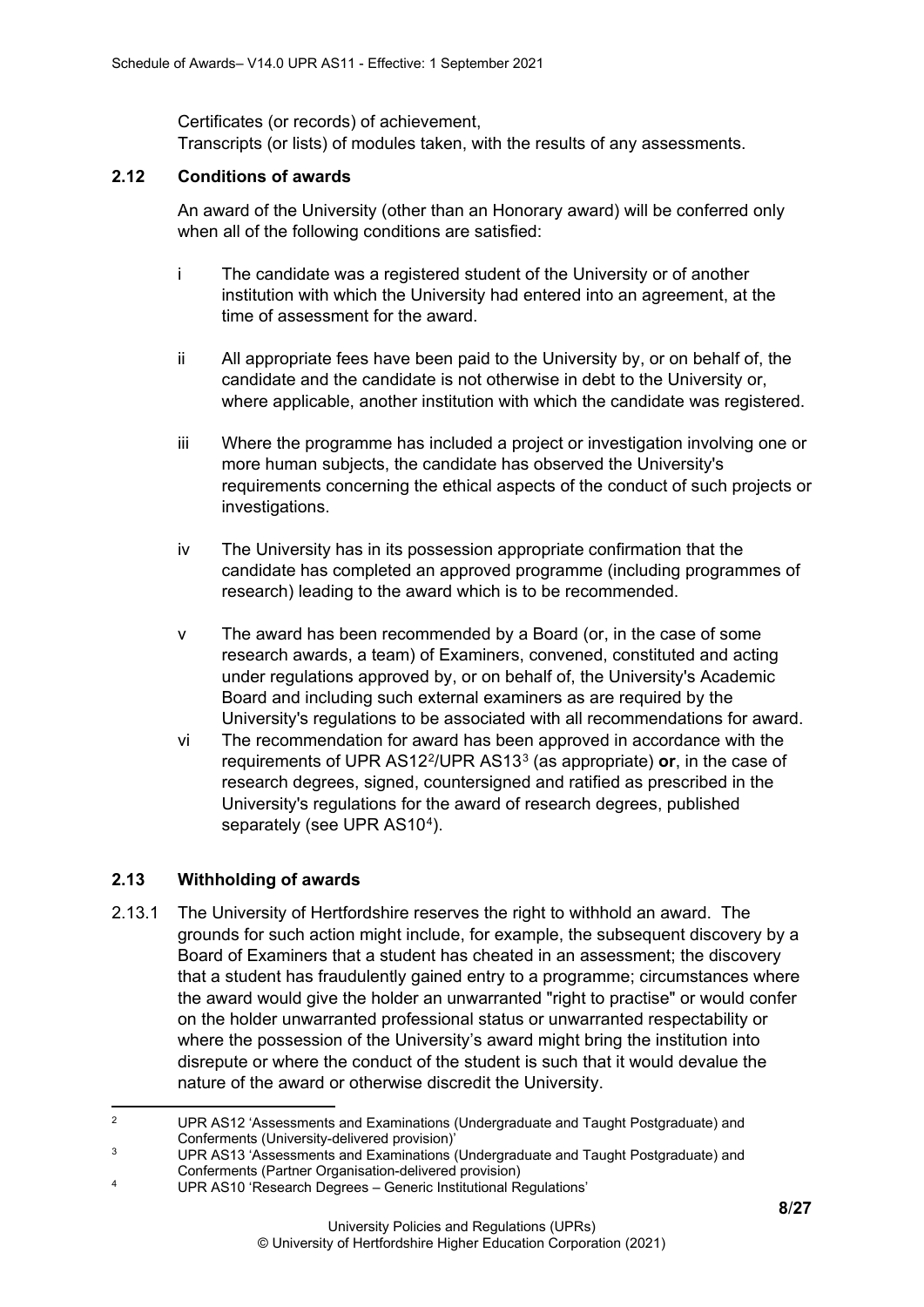2.13.2 The process whereby the Academic Board will determine whether an award is to be withheld is set out in UPR AS21<sup>[5](#page-8-3)</sup>.

#### 2.14 **Withdrawal of awards from certificate holders, diplomates and graduates**

- 2.14.1 The University of Hertfordshire reserves the right to withdraw an award from any of its certificate holders, diplomates or graduates. The grounds for such action might include, for example, the subsequent discovery by a Board of Examiners that a student has cheated in an assessment; the discovery that a student has fraudulently gained entry to a programme; circumstances where the award would give the holder an unwarranted 'right to practise' or would confer on the holder unwarranted professional status or unwarranted respectability or where the possession of the University's award might bring the institution into disrepute or where the conduct of the certificate holder, diplomate or graduate is such that it would devalue the nature of the award or otherwise discredit the University.
- 2.14.2 The process whereby the Academic Board will determine whether an award is to be withdrawn is set out in UPR AS217.

### <span id="page-8-0"></span>**3 Higher degrees**

The University confers the following Higher Degrees:

#### <span id="page-8-1"></span>**3.1 Higher Doctorates (Honorary)**

| Hon DArt  | Doctor of Arts      |
|-----------|---------------------|
| Hon DLitt | Doctor of Letters   |
| Hon LL D  | Doctor of Laws      |
| Hon DEd   | Doctor of Education |
| Hon DSc   | Doctor of Science   |

Regulations for the award of Honorary Doctorates are set out in UPR AS04[6.](#page-8-4)

#### <span id="page-8-2"></span>**3.2 Higher Doctorates (by research)**

DMusDoctor of Music DLitt Doctor of Letters LL D Doctor of Laws DSc Doctor of Science

3.2, A Higher Doctorates (by research)

(See UPR AS02[7](#page-8-5).)

3.2, B Doctor of Music (DMus); Doctor of Letters (DLitt); Doctor of Laws (LL D) and Doctor of Science (DSc)

<span id="page-8-3"></span><sup>&</sup>lt;sup>5</sup> UPR AS21 'Withholding or Withdrawal of an Award of the University of Hertfordshire'<br>
UPR AS04 'Honorary Awards'<br>
<sup>7</sup>

<span id="page-8-5"></span><span id="page-8-4"></span>

UPR AS02 'Higher Doctorate Degrees'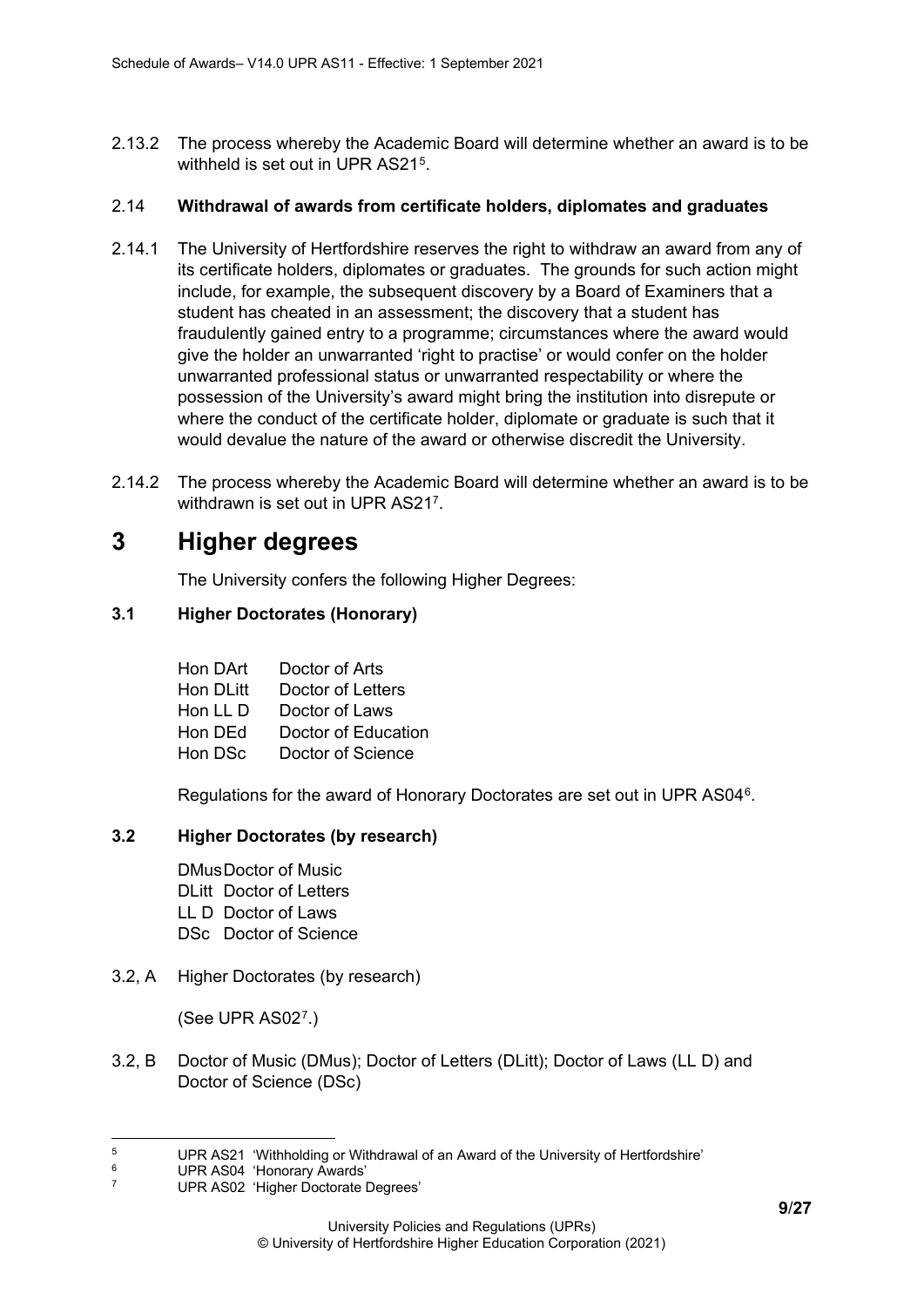The degrees of Doctor of Music, Doctor of Letters, Doctor of Laws or Doctor of Science may be awarded to a candidate who is a leading authority in his of her field of study and who has made an original and distinguished contribution to the advancement or application of knowledge in that field.

#### <span id="page-9-0"></span>**3.3 Initial Doctorate (Doctor of Philosophy)**

PhD Doctor of Philosophy

3.3, A Doctor of Philosophy (PhD)

(See UPR  $AS10<sup>8</sup>$  $AS10<sup>8</sup>$  $AS10<sup>8</sup>$ .)

The standard of the PhD is that expected of a graduate who has critically investigated and evaluated an approved topic and its associated literature resulting in an independent and original contribution to knowledge and demonstrated an understanding of research methods appropriate to the chosen field and has presented and defended a thesis by oral examination to the satisfaction of the examiners.

3.3, B Doctor of Philosophy (PhD) with industry experience

The University may award the degree of PhD with industry experience to a graduate who has critically investigated and evaluated an approved topic and its associated literature, and has undertaken a placement in industry resulting in an independent and original contribution to knowledge and demonstrated an understanding of research methods appropriate to the chosen field and has presented and defended a thesis by oral examination to the satisfaction of the examiners.

#### <span id="page-9-1"></span>**3.4 Initial Doctorate (professional doctorate)**

| DBA              | Doctor of Business Administration   |
|------------------|-------------------------------------|
| <b>DClinPsy</b>  | Doctor of Clinical Psychology       |
| <b>CSecD</b>     | Doctor of Cyber Security            |
| <b>DDes</b>      | Doctor of Design                    |
| EdD              | Doctor of Education                 |
| EngD             | Doctor of Engineering               |
| <b>DFA</b>       | Doctor of Fine Art                  |
| ClinicalMD       | Doctor of General Internal Medicine |
| <b>DHRes</b>     | Doctor of Health Research           |
| <b>DHaSC</b>     | Doctorate in Health and Social Care |
| <b>DHeritage</b> | Doctor of Heritage                  |
| <b>DMan</b>      | Doctor of Management                |
| MD               | Doctorate in Medicine               |
| <b>DrPH</b>      | Doctor of Public Health             |
| <b>DPsych</b>    | Doctor of Psychotherapy             |
|                  |                                     |

3.4, A Professional doctorate

(See UPR AS108.)

<span id="page-9-2"></span><sup>8</sup> UPR AS10 'Research Degrees – Generic Institutional Regulations'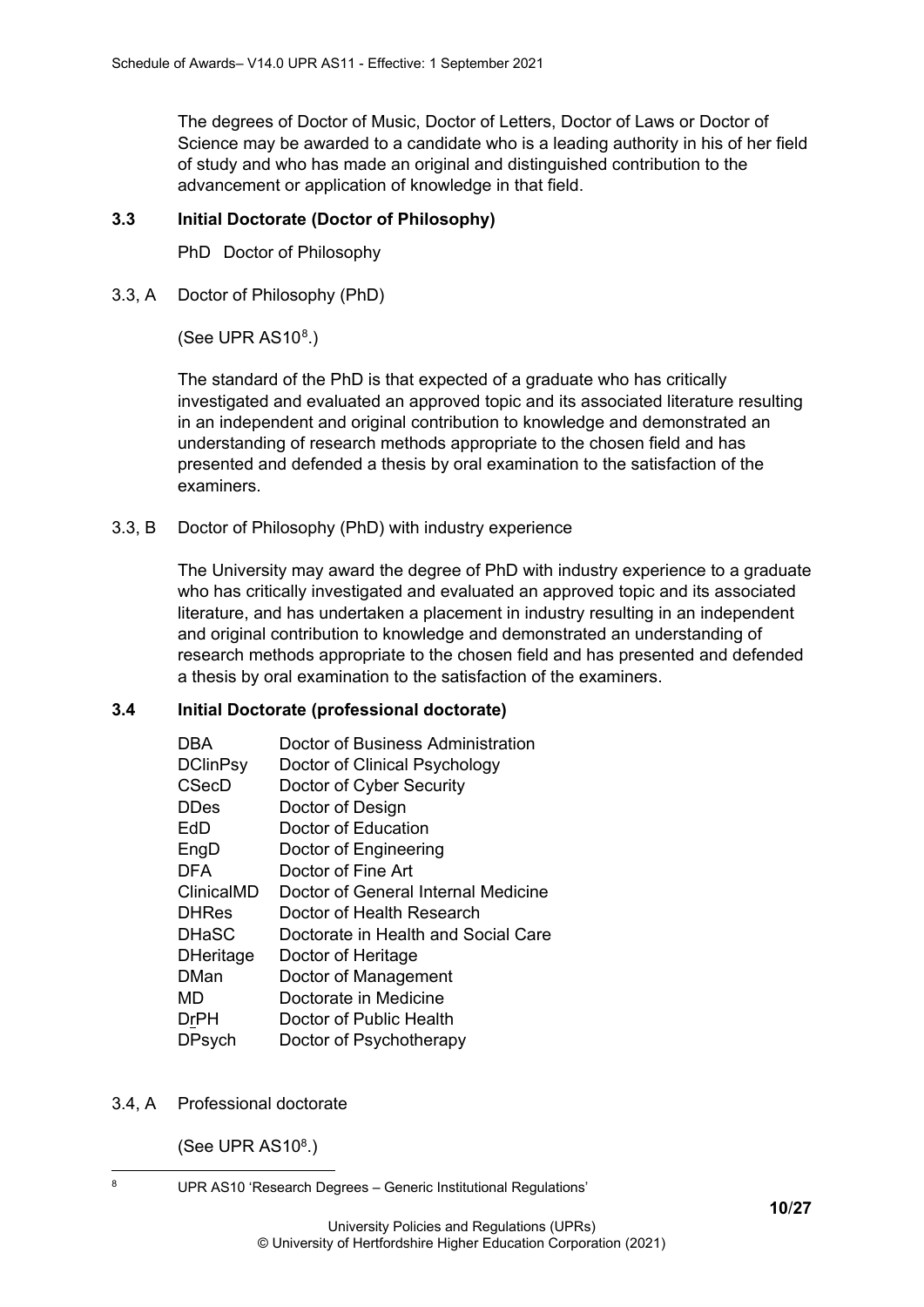Doctor of Business Administration (DBA); Doctor of Clinical Psychology (DClinPsy); Doctor of Cyber Security (CSecD); Doctor of Design (DDes); Doctor of Education (EdD); Doctor of Engineering (EngD); Doctor of Fine Art (DFA); Doctor of Health Research (DHRes); Doctorate in Health and Social Care (DHaSC); Doctor of Heritage (DHeritage): Doctor of Management (DMan); Doctorate in Medicine (MD), Doctor of Public Health (DrPH), Doctor of Psychotherapy (DPsych) and Doctor of General Internal Medicine (ClinicalMD).

A Professional Doctoral Degree will be awarded to a candidate who has completed successfully an approved programme of supervised research and who has thereby investigated and evaluated critically one or more approved topics and their associated literature, resulting in an independent and original contribution to the professional discipline and has presented a thesis in accordance with the regulations and defended it in an oral examination to the satisfaction of the examiners.

## <span id="page-10-0"></span>**4 Master's Degrees**

#### <span id="page-10-1"></span>**4.1 Master's degrees (Honorary)**

| Hon MA    | Master of Arts      |
|-----------|---------------------|
| Hon MLitt | Master of Letters   |
| Hon MEd   | Master of Education |
| Hon LL M  | Master of Laws      |
| Hon MSc   | Master of Science   |

Regulations for the award of Honorary Master's degrees are set out in UPR AS046.

#### <span id="page-10-2"></span>**4.2 Master's degrees (by research)**

MPhil Master of Philosophy MA Master of Arts MEd Master of Education MSc Master of Science MResMaster of Research

#### 4.2, A Master of Philosophy (MPhil)

#### (See UPR  $AS10<sup>8</sup>$ .)

The standard of the MPhil is that expected of a graduate who has critically investigated and evaluated an approved topic and its associated literature and demonstrated an understanding of research methods appropriate to the chosen field and has presented and defended a thesis by oral examination to the satisfaction of the examiners.

4.2, B Master's awards (research)

(See UPR AS10<sup>8</sup>.)

Master of Arts (MA), Master of Education (MEd) and Master of Science (MSc)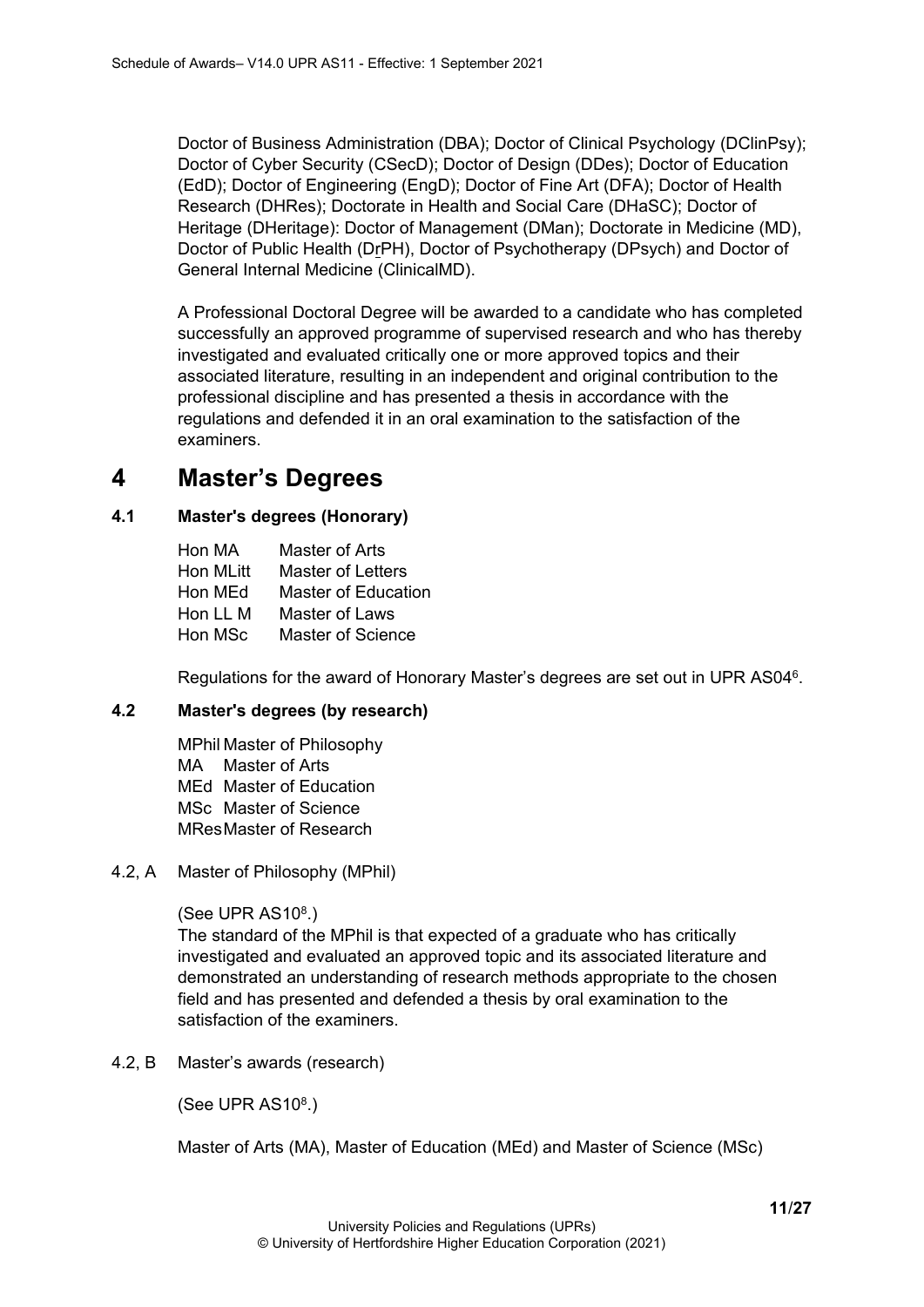The degrees of Master of Arts, Master of Education and Master of Science will be awarded to a candidate who, having completed a programme of research training based upon the execution of one or more investigations, has presented a portfolio of work in which the outcome of the investigation(s) is evaluated critically in terms of the associated literature and in which there is evidence of the candidate's understanding of the appropriateness of the chosen research methodologies and who has defended it by oral examination to the satisfaction of the examiners.

#### 4.2, C Master of Research (MRes)

The degree of Master of Research will be awarded to a candidate who, having completed an approved programme of research training which will normally include the execution of one or more investigations, has presented a portfolio of work which demonstrates understanding of research methodologies and their application and who has defended it by oral examination to the satisfaction of the examiners.

#### 4.3 **Master's degrees (taught)**

(This section should be read in conjunction with sections 2.1.6 and 2.1.7.)

The University awards the following Master's Degrees

| MA    | Master of Arts                         |
|-------|----------------------------------------|
| MArch | Master of Architecture                 |
| MBA   | Master of Business Administration      |
| MEd   | Master of Education                    |
| LLM   | Master of Laws                         |
| MHMEd | Master of Health and Medical Education |
| MMid  | Master of Midwifery                    |
| MPH   | Master of Public Health                |
| MSc   | Master of Science                      |
| MTL   | Masters in Teaching and Learning       |

| Total credit at specified Level(s)<br>normally required for an award | Typical<br>duration of | Minimum<br>University of | Maximum combined APCL/<br><b>APEL, and Level</b> |  |    |   |    |     |
|----------------------------------------------------------------------|------------------------|--------------------------|--------------------------------------------------|--|----|---|----|-----|
| (credit at a specified Level can                                     | study                  | <b>Hertfordshire</b>     |                                                  |  |    |   |    |     |
| be replaced by credit at a                                           | required               | credit and               | Total I 0                                        |  | 4  | 5 | 6  |     |
| higher Level)                                                        | full-time              | ∟evel                    |                                                  |  |    |   |    |     |
| Taught Master's Degree                                               | 3                      | 45 @ 7                   | 135                                              |  | 15 |   | 15 | 105 |
| (other than awards specified                                         | <b>Semesters</b>       |                          |                                                  |  |    |   |    |     |
| below):                                                              |                        |                          |                                                  |  |    |   |    |     |
| 180 credits, to include at least                                     |                        |                          |                                                  |  |    |   |    |     |
| 150 credits @ Level 7 (with no                                       |                        |                          |                                                  |  |    |   |    |     |
| more than 15 credits below                                           |                        |                          |                                                  |  |    |   |    |     |
| ILevel 6)                                                            |                        |                          |                                                  |  |    |   |    |     |
|                                                                      |                        |                          |                                                  |  |    |   |    |     |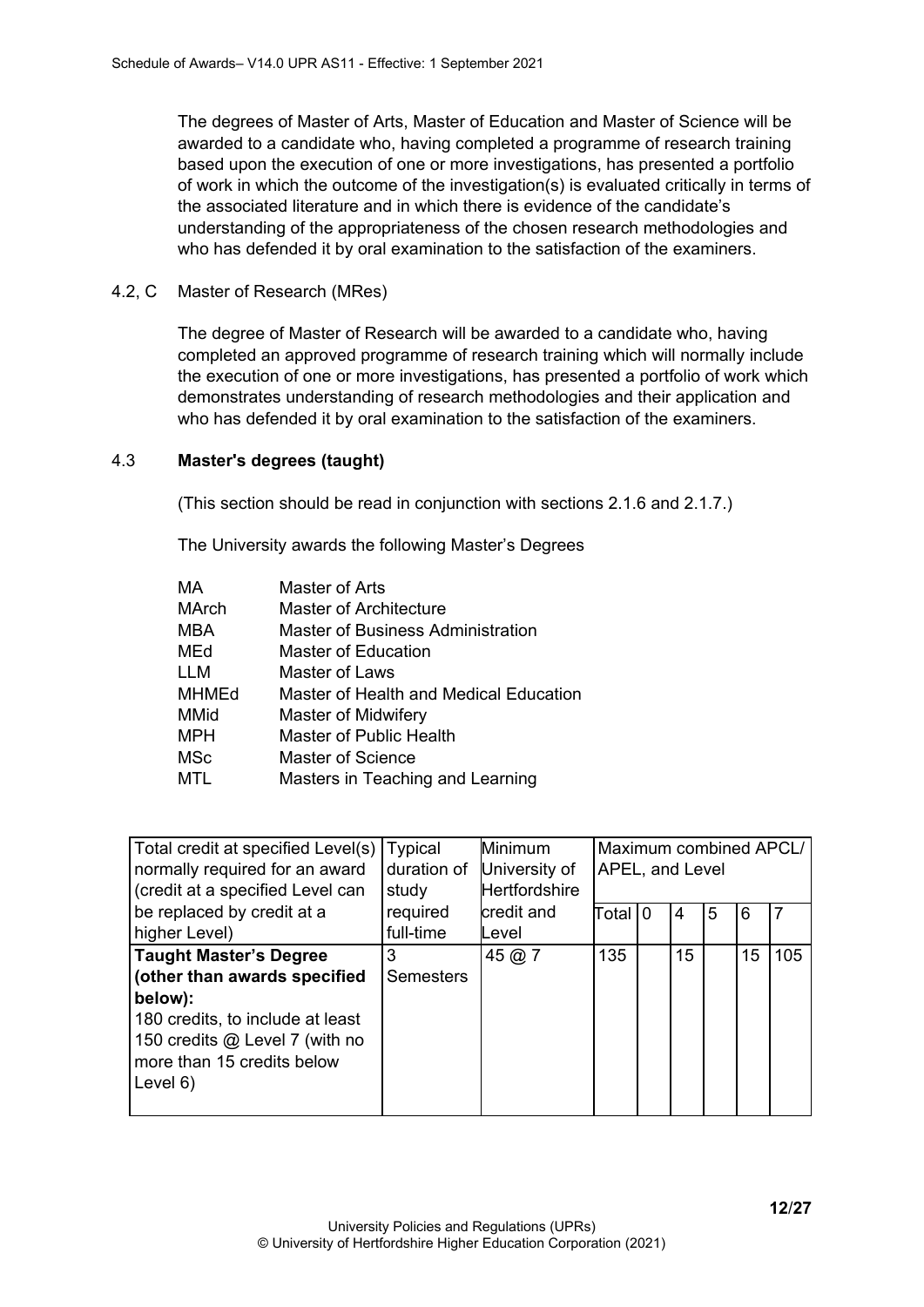| <b>Taught Master's Degree 'with</b><br><b>Advanced Research', 'with</b><br>Research' or 'with Further<br>Study':<br>240 credits, to include at least<br>210 credits @ Level 7 (with no<br>more than 15 credits below<br>Level $6)$ | 4 or 5<br><b>Semesters</b> | 60 @ 7                    | 180 | 15 | 15 | 150 |
|------------------------------------------------------------------------------------------------------------------------------------------------------------------------------------------------------------------------------------|----------------------------|---------------------------|-----|----|----|-----|
| <b>Master of Architecture:</b><br>240 credits @Levels 6/7, to<br>include at least 180 credits $@$<br>Level 7                                                                                                                       | 4<br><b>Semesters</b>      | $60 \; \textcircled{a}$ 7 | 180 |    | 60 | 120 |

4.3, A Master of Arts (MA)

The title **'**Master of Arts' is generally used in art and design, the arts and humanities, social sciences and in other areas of study where a more specialised title is not appropriate.

4.3, B Master of Architecture (MArch)

The title Master of Architecture is reserved for specialist design-based programmes focused on Architecture

4.3, C Master of Business Administration (Executive) (MBA Executive)

The title 'MBA (Executive)' is reserved for programmes which focus on the general principles and functions of management and the development of management skills. Students entering MBA (Executive) programmes should normally have at least three (**3**) years relevant experience in a management role.

4.3, D Master of Business Administration (MBA)

The title 'MBA' is reserved for programmes which focus on the general principles and functions of management and the development of management skills.

4.3, E Master of Education (MEd)

The title 'MEd' is reserved for programmes focused on education and professional practice in teaching.

4.3, F Master of Laws (LLM)

The title **'**Master of Laws' is generally used where studies are substantially based on law and its applications.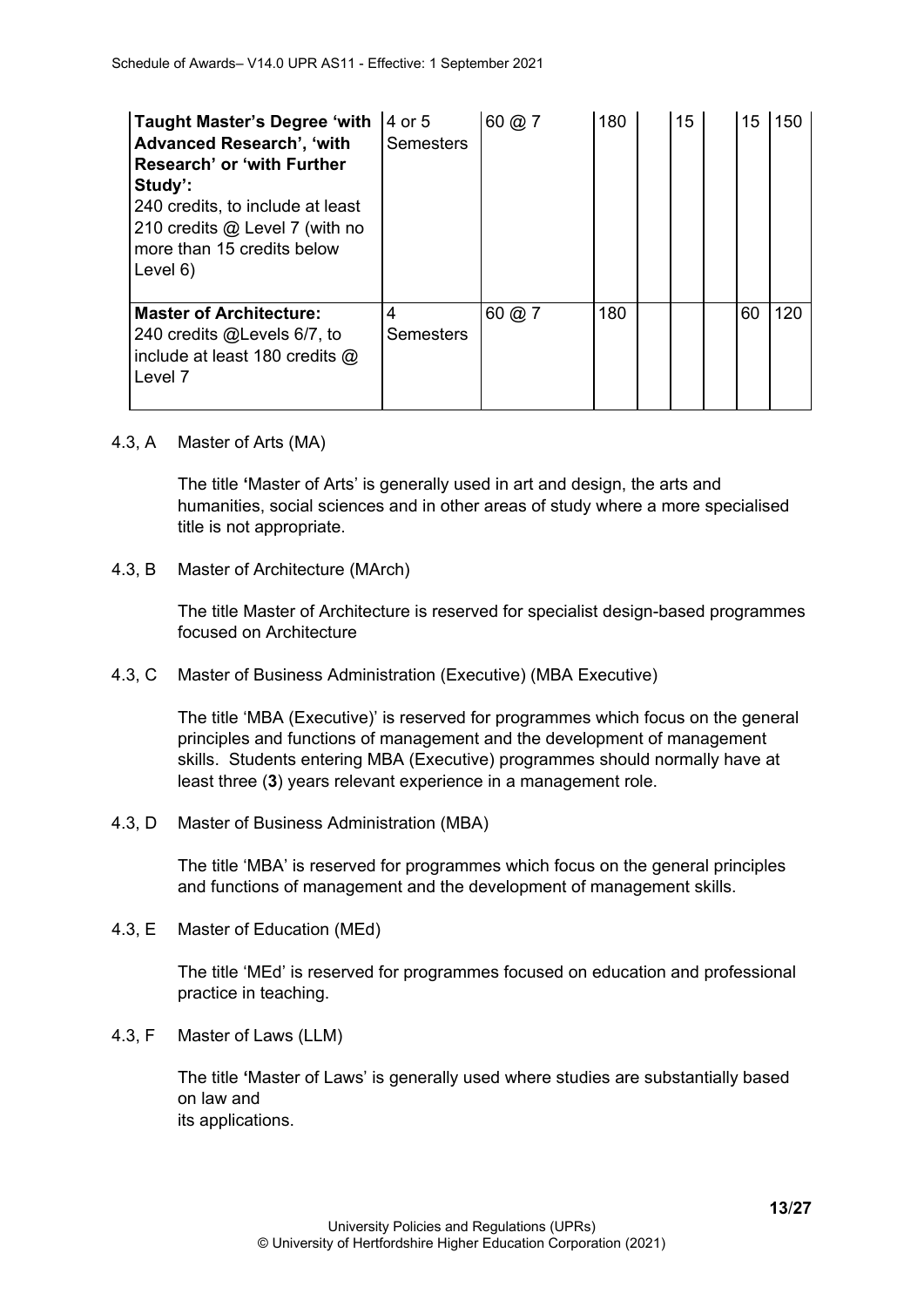4.3, G Master of Health and Medical Education (MHMEd)

The title 'Master of Health and Medical Education' is reserved for programmes focussed on health and medical education and professional development.

4.3, H Master of Midwifery (MMid)

The title 'Master of Midwifery' is reserved for programmes of specialised postgraduate study that focus on the science and practice of midwifery.

4.3, I Master of Public Health (MPH)

The title 'Master of Public Health' is reserved for programmes of specialised postgraduate study that focus on the science and art of preventing disease, prolonging life, and promoting health through the organised efforts of society.

4.3, J Master of Science (MSc)

The title 'Master of Science' is generally used where studies are substantially based on science, engineering or mathematics and their applications. It can also be used in social sciences.

4.3, K Masters in Teaching and Learning (MTL)

The title of 'Masters in Teaching and Learning' is reserved for programmes focused on education and professional practice in teaching.

### <span id="page-13-0"></span>**5 Other Postgraduate Awards**

(This section should be read in conjunction with sections 2.1.6 and 2.1.7.)

The University awards the following other postgraduate awards.

| PgDip      | Postgraduate Diploma                           |
|------------|------------------------------------------------|
| PGCE       | Postgraduate Certificate in Education          |
| DMS.       | Diploma in Management Studies                  |
| PgCert     | Postgraduate Certificate                       |
| <b>CMS</b> | Postgraduate Certificate in Management Studies |

| Total credit at specified Level(s)   Typical |             | Minimum                   | Maximum combined      |  |    |   |    |    |
|----------------------------------------------|-------------|---------------------------|-----------------------|--|----|---|----|----|
| normally required for an award               | duration of | University of             | APCL/ APEL, and Level |  |    |   |    |    |
| (credit at a specified Level can             | study       | <b>Hertfordshire</b>      |                       |  |    |   |    |    |
| be replaced by credit at a                   | required    | credit and                | Total I0              |  | 4  | 5 | 6  |    |
| higher Level)                                | full-time   | Level                     |                       |  |    |   |    |    |
| <b>Postgraduate Diploma:</b>                 | 2 Semesters | $30 \, \textcircled{a}$ 7 | 90                    |  | 15 |   | 15 | 60 |
| 120 credits, to include at least             |             |                           |                       |  |    |   |    |    |
| 90 credits @ Level 7 (with no                |             |                           |                       |  |    |   |    |    |
| more than 15 credits below                   |             |                           |                       |  |    |   |    |    |
| Level $6)$                                   |             |                           |                       |  |    |   |    |    |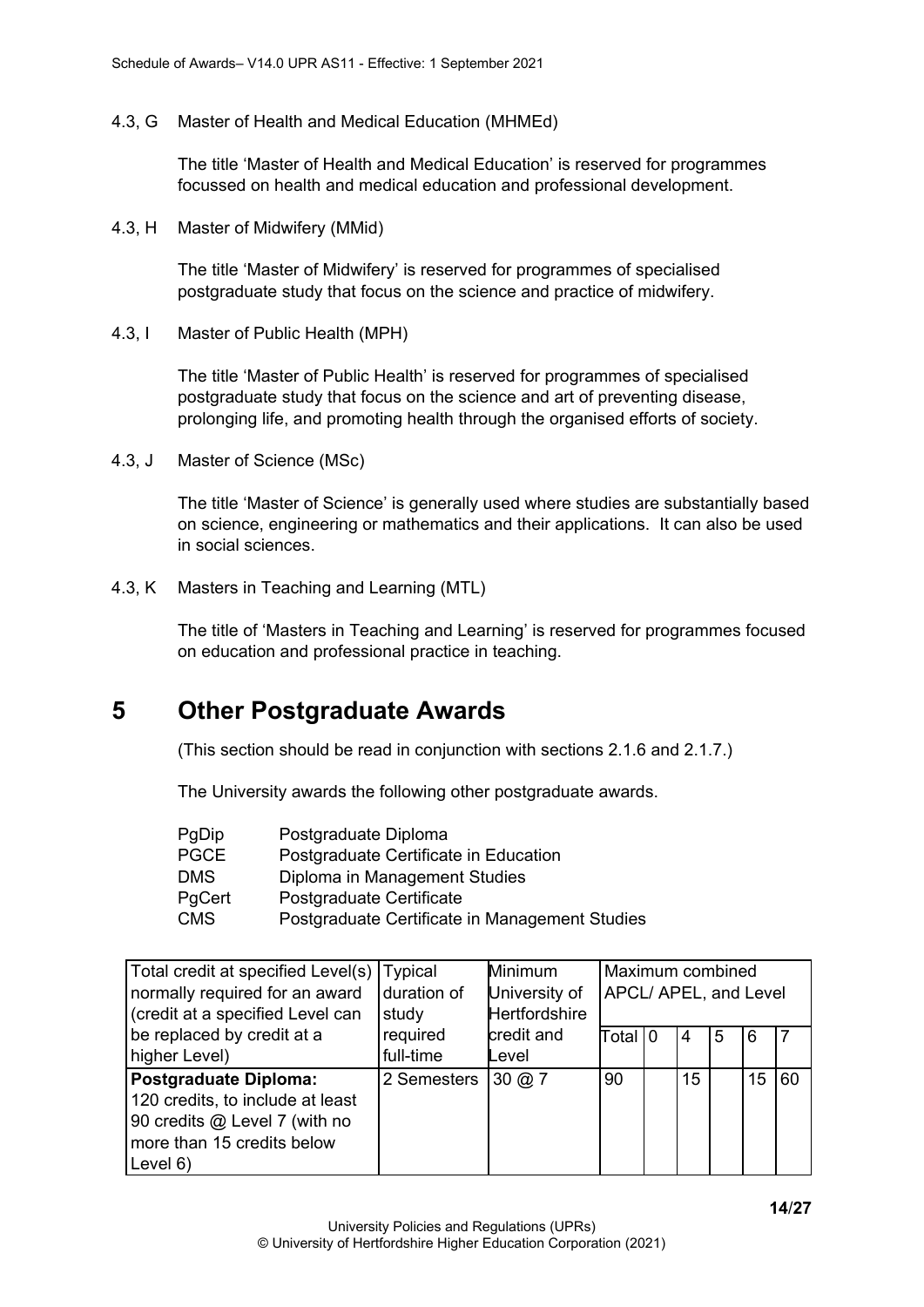| Postgraduate Certificate in<br><b>Education:</b><br>120 credits $@$ Level 6/7, to<br>include at least 60 credits @<br>Level 7 | 2 Semesters | $30 \, \textcircled{a}$ 7 | $90*$ |    | 60 | 30 |
|-------------------------------------------------------------------------------------------------------------------------------|-------------|---------------------------|-------|----|----|----|
| Diploma in Management                                                                                                         | 2 Semesters | $30 \text{ @ } 7$         | 90    | 15 | 15 | 60 |
| <b>Studies:</b>                                                                                                               |             |                           |       |    |    |    |
| 120 credits, to include at least                                                                                              |             |                           |       |    |    |    |
| 90 credits @ Level 7 (with no                                                                                                 |             |                           |       |    |    |    |
| more than 15 credits below                                                                                                    |             |                           |       |    |    |    |
| Level 6)                                                                                                                      |             |                           |       |    |    |    |
| <b>Postgraduate Certificate:</b>                                                                                              | 1 Semester  | $30 \; \textcircled{a}$ 7 | 30    | 15 |    | 15 |
| 60 credits, to include at least 45                                                                                            |             |                           |       |    |    |    |
| credits @ Level 7                                                                                                             |             |                           |       |    |    |    |
| Postgraduate Certificate in                                                                                                   | 1 Semester  | $30 \; (a) 7$             | 30    | 15 |    | 15 |
| <b>Management Studies:</b>                                                                                                    |             |                           |       |    |    |    |
| 60 credits, to include at least 45                                                                                            |             |                           |       |    |    |    |
| credits @ Level 7                                                                                                             |             |                           |       |    |    |    |

#### 5, A Postgraduate Diploma (PgDip)

Refer to table (above). This award is available as a named award only.

#### 5, B Postgraduate Certificate in Education (PGCE)\*

The title 'Postgraduate Certificate in Education' is reserved for programmes which enable degree graduates to complete initial training for teaching/lecturing.

**\*** APL not applicable for full-time students on PGCE or ProfGradCE programmes.

#### 5, C Diploma in Management Studies (DMS)

The Diploma in Management Studies is a post-experience award, designed to meet the needs of those individuals who wish to achieve a range of general management knowledge, skills and competences.

It is suitable for a variety of candidates with the potential to meet the learning demands of Postgraduate Diploma programmes, including graduates from a variety of disciplines and mature and experienced managers. Entrants would normally be expected to have at least three (**3**) years of relevant management experience.

5, D Postgraduate Certificate (PgCert)

Refer to table (above).

5, E Postgraduate Certificate in Management Studies (CMS)

The Postgraduate Certificate in Management Studies is a post-experience award, designed to meet the needs of those individuals who wish to achieve a range of general management knowledge, skills and competences.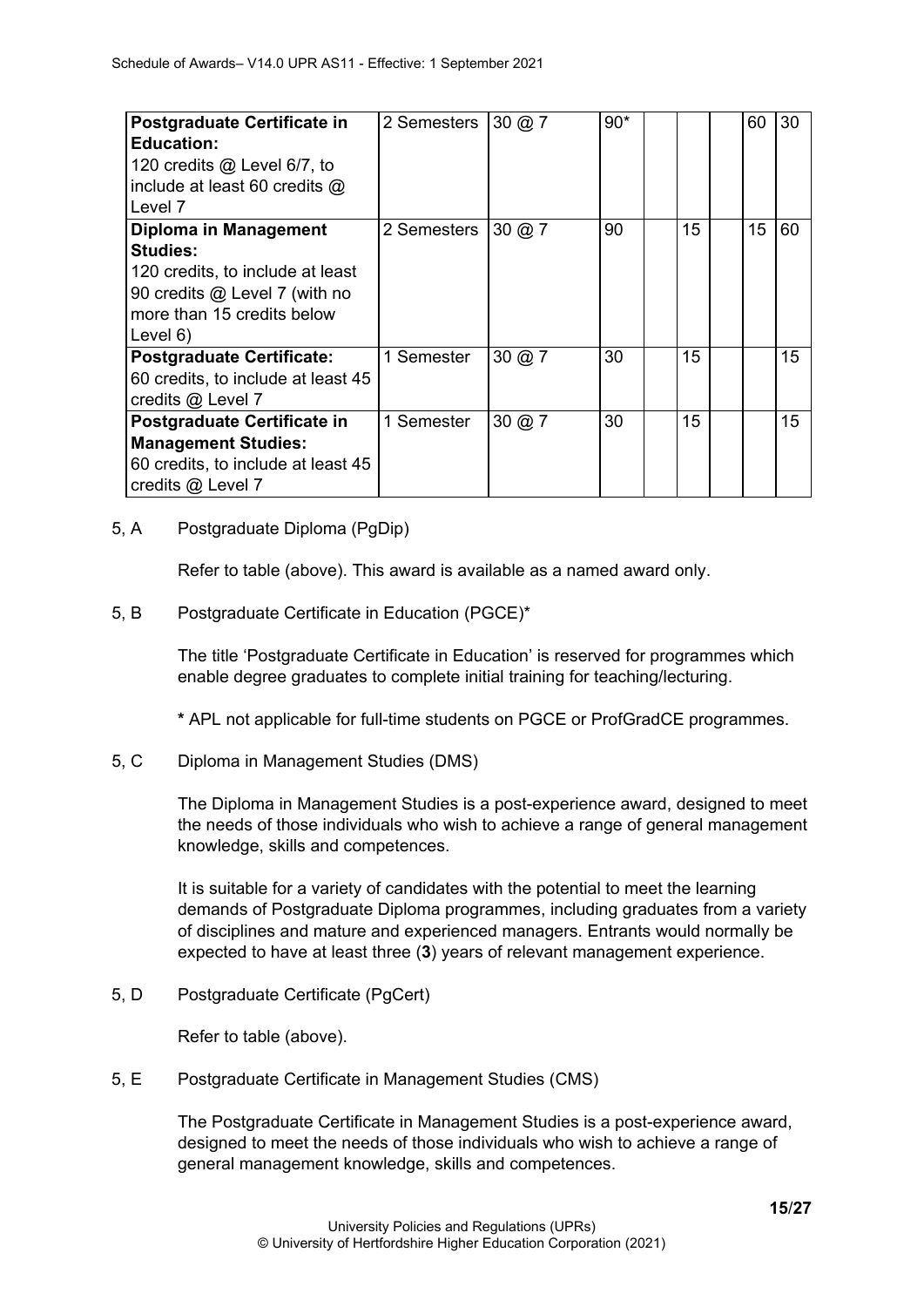It is suitable for a variety of candidates with the potential to meet the learning demands of Postgraduate Certificate programmes, including graduates from a variety of disciplines and mature and experienced managers. Entrants would normally be expected to have at least two (**2**) years of relevant management experience.

## <span id="page-15-0"></span>**6 Post-experience and graduate awards**

(This section should be read in conjunction with sections 2.1.6 and 2.1.7.)

The University awards the following post-experience and graduate awards.

|              | ProfGradCE Professional Graduate Certificate in Education |
|--------------|-----------------------------------------------------------|
| GradDip      | Graduate Diploma                                          |
| GradCert     | <b>Graduate Certificate</b>                               |
| <b>PCSP</b>  | <b>Practice Certificate in Supplementary Prescribing</b>  |
| <b>PCIP</b>  | Practice Certificate in Independent Prescribing           |
| CertPD       | Certificate in Professional Development                   |
| <b>DipPD</b> | Diploma in Professional Development                       |

| Total credit at specified Level(s)<br>normally required for an award<br>(credit at a specified Level can be | <b>Typical</b><br>duration of<br>study | Minimum U<br>niversity of<br><b>Hertfordshir</b> | Maximum combined<br>APCL/ APEL, and Level |              |    |    |    |  |
|-------------------------------------------------------------------------------------------------------------|----------------------------------------|--------------------------------------------------|-------------------------------------------|--------------|----|----|----|--|
| replaced by credit at a higher<br>Level)                                                                    | required ful e credit and<br>I-time    | Level                                            | Total                                     | <sup>0</sup> | 4  | 5  | 6  |  |
| <b>Professional Graduate</b>                                                                                | $\overline{2}$                         | $30 \ (20 \ 6)$                                  | $90*$                                     |              |    |    | 90 |  |
| <b>Certificate in Education:</b>                                                                            | <b>Semesters</b>                       |                                                  |                                           |              |    |    |    |  |
| 120 credits @ Level 6                                                                                       |                                        |                                                  |                                           |              |    |    |    |  |
| <b>Graduate Diploma:</b>                                                                                    | $\overline{2}$                         | $30 \ (a) 6$                                     | 90                                        |              | 15 | 15 | 60 |  |
| 120 credits, of which at least 90                                                                           | <b>Semesters</b>                       |                                                  |                                           |              |    |    |    |  |
| must be @ Level 6 and no more                                                                               |                                        |                                                  |                                           |              |    |    |    |  |
| than 15 below Level 5                                                                                       |                                        |                                                  |                                           |              |    |    |    |  |
| <b>Graduate Certificate:</b>                                                                                | 1 Semester $30 \omega_6$               |                                                  | 30                                        |              | 15 |    | 15 |  |
| 60 credits, of which at least 45                                                                            |                                        |                                                  |                                           |              |    |    |    |  |
| must be $@$ Level 6                                                                                         |                                        |                                                  |                                           |              |    |    |    |  |
| <b>Practice Certificate in</b>                                                                              | 2                                      | 30<br>@6                                         | $\overline{0}$                            |              |    |    |    |  |
| <b>Supplementary Prescribing:</b>                                                                           | <b>Semesters</b>                       |                                                  |                                           |              |    |    |    |  |
| 30 credits @ Level 6/7                                                                                      |                                        |                                                  |                                           |              |    |    |    |  |

| <b>Practice Certificate in</b>     |                  | 30 $@6/7$     | U |  |  |  |
|------------------------------------|------------------|---------------|---|--|--|--|
| <b>Independent Prescribing:</b>    | <b>Semesters</b> |               |   |  |  |  |
| 30 credits @ Level 6/7             |                  |               |   |  |  |  |
| <b>Certificate in Professional</b> | 1 Semester       | $30 \omega$   | 0 |  |  |  |
| Development:                       |                  | 7/6/5/4       |   |  |  |  |
| 30 credits @ Level 7/6/5/4         |                  |               |   |  |  |  |
| <b>Diploma in Professional</b>     | 1 Semester       | $60$ $\omega$ | U |  |  |  |
| Development:                       |                  | 7/6/5/4       |   |  |  |  |
| 60 credits @ Level 7/6/5/4         |                  |               |   |  |  |  |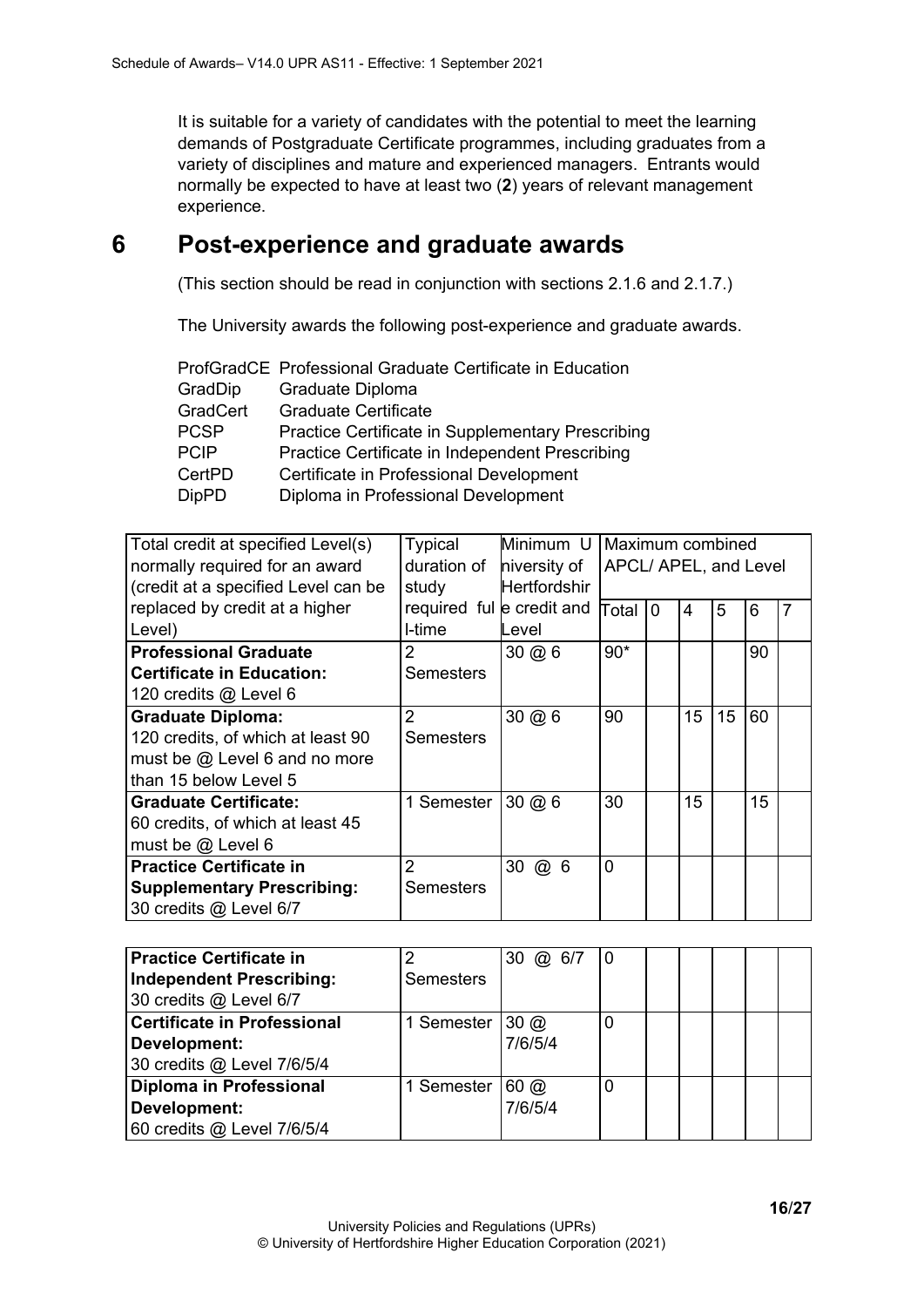6, A Professional Graduate Certificate in Education (ProfGradCE)\*

The title 'Professional Graduate Certificate in Education' is reserved for programmes which enable degree graduates to complete initial training for teaching/lecturing.

**\*** APL not applicable for full-time students on PGCE or ProfGradCE programmes.

6, B Graduate Diploma (GradDip)

The Graduate Diploma is normally based largely on undergraduate material and is normally reserved for those who have a first degree in another discipline.

6, C Graduate Certificate (GradCert)

The Graduate Certificate is normally based largely on undergraduate material and is normally reserved for those who have a first degree in another discipline.

6, D Practice Certificate in Supplementary Prescribing (PCSP)

The Practice Certificate in Supplementary Prescribing is an award reserved for students who are practicing health professionals registered with a relevant Professional or Statutory - Regulatory Body and who have met the standards set for supplementary prescribing.

6, E Practice Certificate in Independent Prescribing (PCIP)

The Practice Certificate in Independent Prescribing is an award reserved for students who are practicing health professionals registered with a relevant Professional or Statutory-Regulatory Body and who have met the standards set for independent prescribing.

6, F Certificate in Professional Development (CertPD)

The Certificate in Professional Development is normally reserved for those who have accumulated credit through work-based learning or further study as part of continuous professional development activity. The Certificate in Professional Development is only available through the University Credit Accumulation and Transfer Scheme (CATS) programme.

6,G Diploma in Professional Development (DipPD)

The Diploma in Professional Development is normally reserved for those who have accumulated credit through work-based learning or further study as part of continuous professional development activity. The Diploma in Professional Development is only available through the University Credit Accumulation and Transfer Scheme (CATS) programme.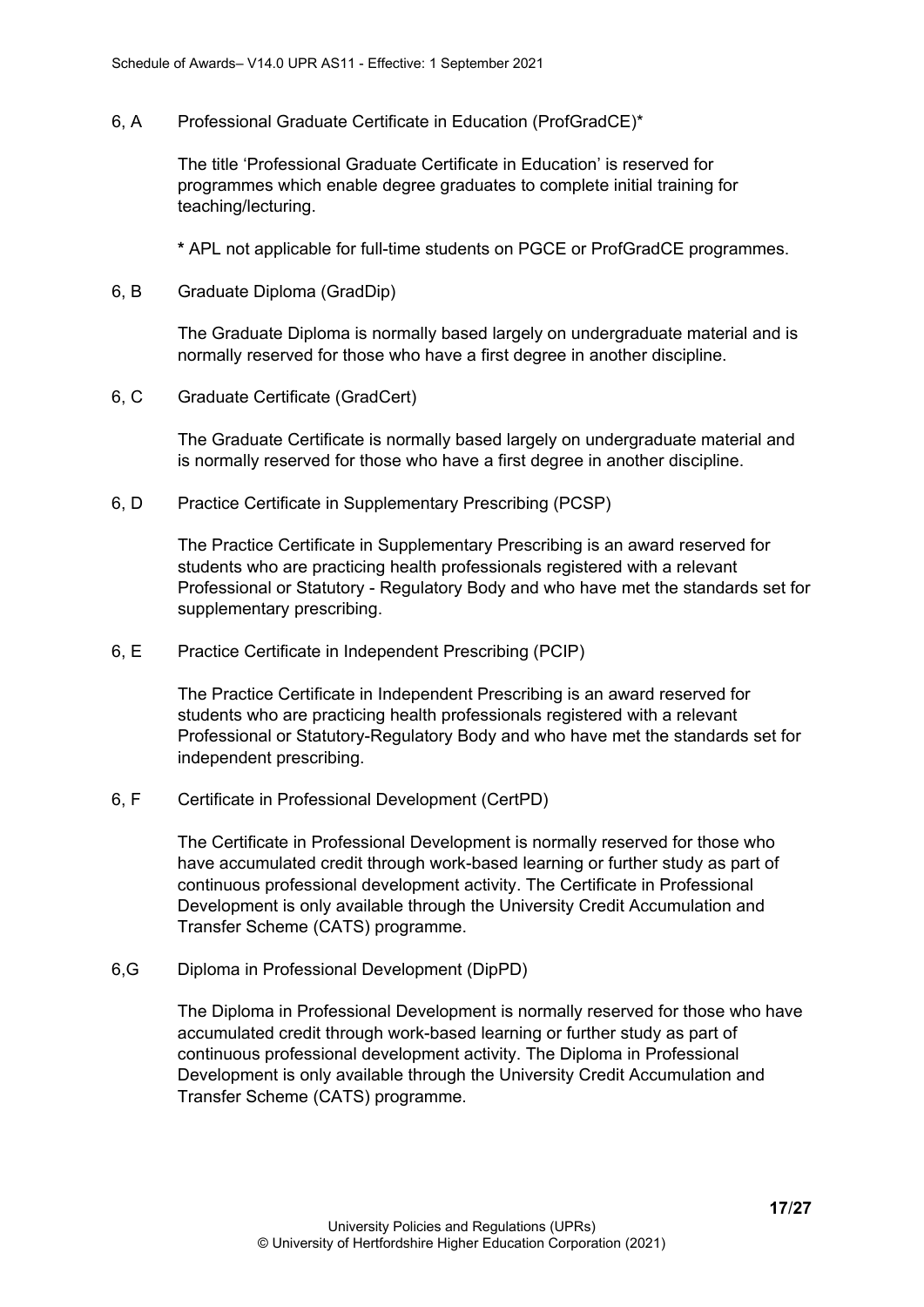# <span id="page-17-0"></span>**7 Integrated Master's degrees**

This section should be read in conjunction with sections 2.1.6 and 2.1.7.

The University confers the following Integrated Master's Degrees as first degrees:

| MEng          | Master of Engineering               |
|---------------|-------------------------------------|
| <b>MPhys</b>  | Master of Physics                   |
| <b>MPharm</b> | Master of Pharmacy                  |
| <b>MOptom</b> | <b>Master of Optometry</b>          |
| MRegSci       | <b>Master of Regulatory Science</b> |

| Total credit at specified Level(s)          | Typical   | Minimum                   |     | Maximum combined                    |                 |    |    |  |
|---------------------------------------------|-----------|---------------------------|-----|-------------------------------------|-----------------|----|----|--|
| normally required for an award              | duration  |                           |     | University of APCL/ APEL, and Level |                 |    |    |  |
| credit at a specified Level can be of study |           | <b>Hertfordshir</b>       |     |                                     |                 |    |    |  |
| replaced by credit at a higher              | required  | $e$ credit and $ Total 0$ |     |                                     | 4               | 5  | 6  |  |
| Level)                                      | full-time | Level                     |     |                                     |                 |    |    |  |
| <b>Integrated Master's Degree:</b>          | 8         | 120 @ $7$                 | 360 |                                     | 12 <sup>°</sup> | 12 | 12 |  |
| 480 credits, including at least 360         | Semester  |                           |     |                                     | 0               | 0  | 0  |  |
| @ Level 7/6/5, of which at least            | S         |                           |     |                                     |                 |    |    |  |
| 240 must be @ Level 7/6 and at              |           |                           |     |                                     |                 |    |    |  |
| least 120 must be @ Level 7                 |           |                           |     |                                     |                 |    |    |  |

7, A Master of Engineering (MEng)

The title 'Master of Engineering' is reserved for undergraduate programmes in engineering or computer science which extend beyond the level and duration of programmes leading to the Bachelor's Degrees with Honours.

7, B Master of Physics (MPhys)

The title 'Master of Physics' is reserved for undergraduate programmes in physics which extend beyond the level and duration of programmes leading to the Bachelor of Science Degrees with Honours in Applied Physics and Astrophysics.

7, C Master of Pharmacy (MPharm)

The title 'Master of Pharmacy' is reserved for an undergraduate programme in Pharmacy. The title is approved by the Royal Pharmaceutical Society of Great Britain.

7, D Master of Optometry (MOptom)

The title 'Master of Optometry' is reserved for undergraduate programmes in Optometry which integrate the practice component required for registration as an Optometrist. The title is regulated by the General Optical Council.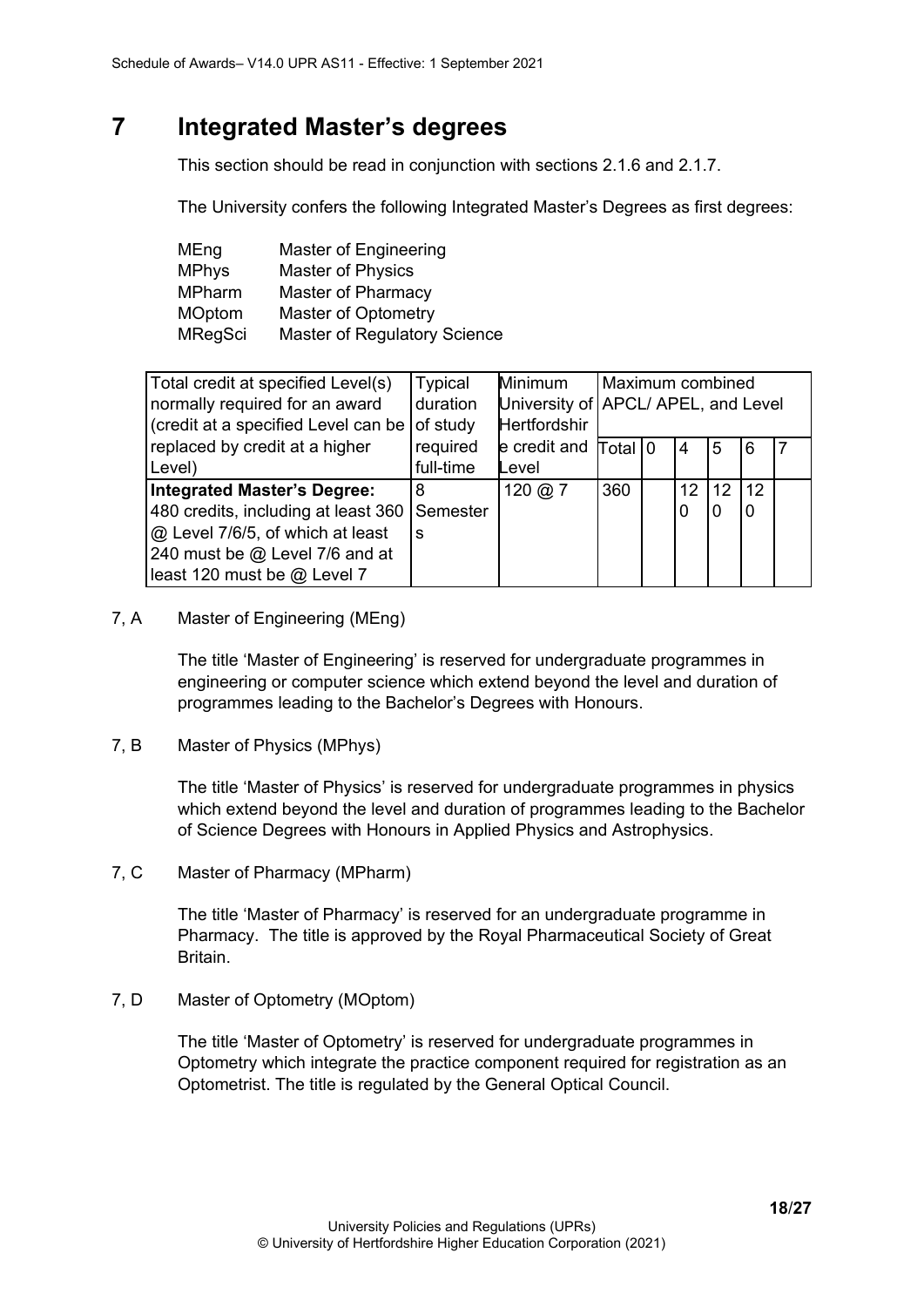#### 7, E Master of Regulatory Science (MRegSci)

The title 'Master of Regulatory Science' is reserved for an undergraduate programme in the regulatory aspects of pharmaceutical studies which extends beyond the level and duration of a programme leading to the Bachelor of Science Degree with Honours. It also incorporates a practice component within the pharmaceutical industry.

### <span id="page-18-0"></span>**8 Bachelor's degrees**

This section should be read in conjunction with sections 2.1.6 and 2.1.7.

The University awards the following Bachelor's degrees:

| <b>Extended Bachelor of Education</b> |
|---------------------------------------|
| <b>Bachelor of Arts</b>               |
| <b>Bachelor of Education</b>          |
| <b>Bachelor of Engineering</b>        |
| <b>Bachelor of Laws</b>               |
| Bachelor of Science                   |
|                                       |

| Total credit at specified Level(s)<br>normally required for an award<br>(credit at a specified Level can                                                                       | <b>Typical</b><br>duration of<br>study | <b>Minimum</b><br>University of<br><b>Hertfordshire</b> |       | Maximum combined<br>APCL/ APEL, and Level |         |                      |         |                |
|--------------------------------------------------------------------------------------------------------------------------------------------------------------------------------|----------------------------------------|---------------------------------------------------------|-------|-------------------------------------------|---------|----------------------|---------|----------------|
| be replaced by credit at a<br>higher Level)                                                                                                                                    | required<br>full-time                  | credit and<br>Level                                     | Total | <sup>0</sup>                              | 4       | 5                    | 6       | $\overline{7}$ |
| <b>Extended Bachelor's Degree</b><br>with Honours:<br>480 credits, including at least<br>360 @ Level 6/5, of which at<br>least 240 must be $@$ Level 6                         | 8<br><b>Semesters</b>                  | $120 \; \textcircled{a} 6$                              | 360   |                                           | 12<br>0 | 12<br>0              | 12<br>0 |                |
| <b>Bachelor's Degree with</b><br>Honours (classified):<br>360 credits, including at least<br>240 @ Level 6/5, of which at<br>least 120 must be $@$ Level 6                     | 6<br><b>Semesters</b>                  | $90 \ (2) \ 6$                                          | 270   |                                           | 12<br>0 | 12 <sup>2</sup><br>0 | 30      |                |
| <b>Bachelor's Degree with</b><br><b>Honours (without</b><br>classification):<br>360 credits, including at least<br>240 @ Level 6/5, of which at<br>least 120 must be @ Level 6 | 6<br><b>Semesters</b>                  | 90 @ 6                                                  | 270   |                                           | 12<br>0 | 12<br>0              | 30      |                |

| <b>Bachelor's Degree (without</b> |                  | 75 @ 5/6 | 225 | 121. | 10 |  |
|-----------------------------------|------------------|----------|-----|------|----|--|
| Honours):                         | <b>Semesters</b> |          |     |      |    |  |
| 300 credits, including at least   |                  |          |     |      |    |  |
| 180 $@$ Level 6/5, of which at    |                  |          |     |      |    |  |
| least 60 must be $@$ Level 6      |                  |          |     |      |    |  |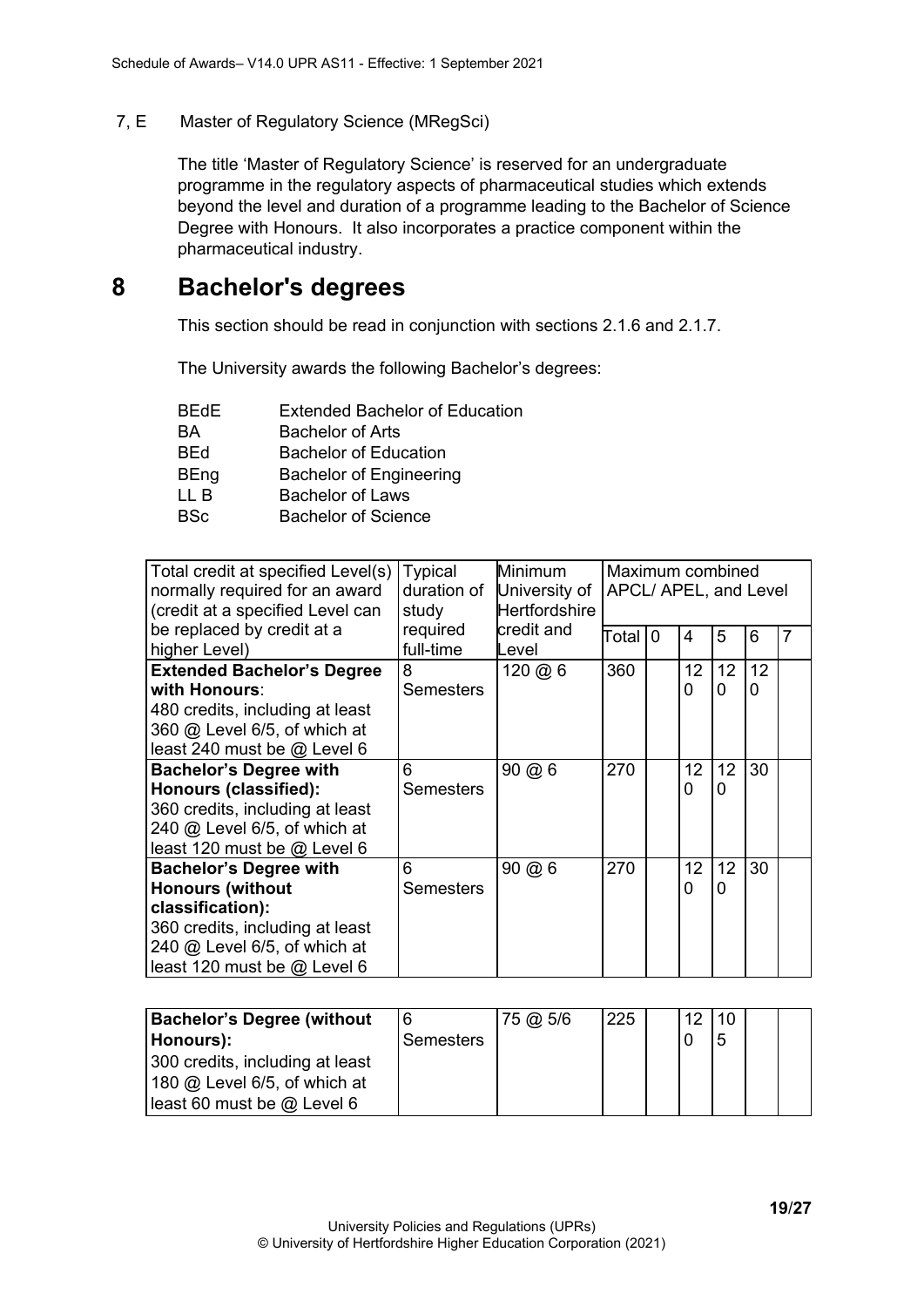#### 8, A Extended Bachelor of Education (BEdE)

The extended BEd (BEdE) is used in relation to certain University of Hertfordshire programmes franchised to partner organisations located outside the UK to satisfy the teaching qualification requirements in the country concerned.

#### 8, B Bachelor's Degree with Honours (Classified)

Refer to table (above). All Bachelor's Degrees identified in 8,E to 8,I, below are available with Honours.

#### 8, C Bachelor's Degree with Honours (without classification)

This award should normally be used only where there is considered to be insufficient evidence (for instance, insufficient graded credit) for classification.

8, D Bachelor's Degree (without Honours)

Refer to table (above). This award is available as a named award only.

8, E Bachelor of Arts (BA)

The title 'Bachelor of Arts' is traditionally used in art and design, the arts and humanities, including Joint Honours, social studies, and business studies, where appropriate. The title 'BA Business Studies' is reserved for programmes of study leading to an award in the sandwich mode.

8, F Bachelor of Education (BEd)

The title 'Bachelor of Education' is traditionally used for programmes which provide initial teacher education and include substantial periods of school placement.

A two (**2**) year BEd is also available for students with overseas entry qualifications equivalent to one (**1**) year's higher education study.

8, G Bachelor of Engineering (BEng)

The title 'Bachelor of Engineering' is reserved for programmes which provide a technologically broad education with an emphasis on engineering applications, primarily those programmes that may lead to registration with the Engineering Council.

8, H Bachelor of Laws (LL B)

The title 'Bachelor of Laws' is reserved for programmes of study specialising in law and may be given only to those students who achieve a Bachelor's degree (with or without Honours). Those graduates who meet the requirements of the Solicitors Regulation Authority (awarded LL B (with Honours) Qualifying) will be distinguished from those who do not (awarded LL B (with or without Honours) Non-Qualifying). Where study of law is combined with the study of other subjects not related to law, LLB will not be awarded.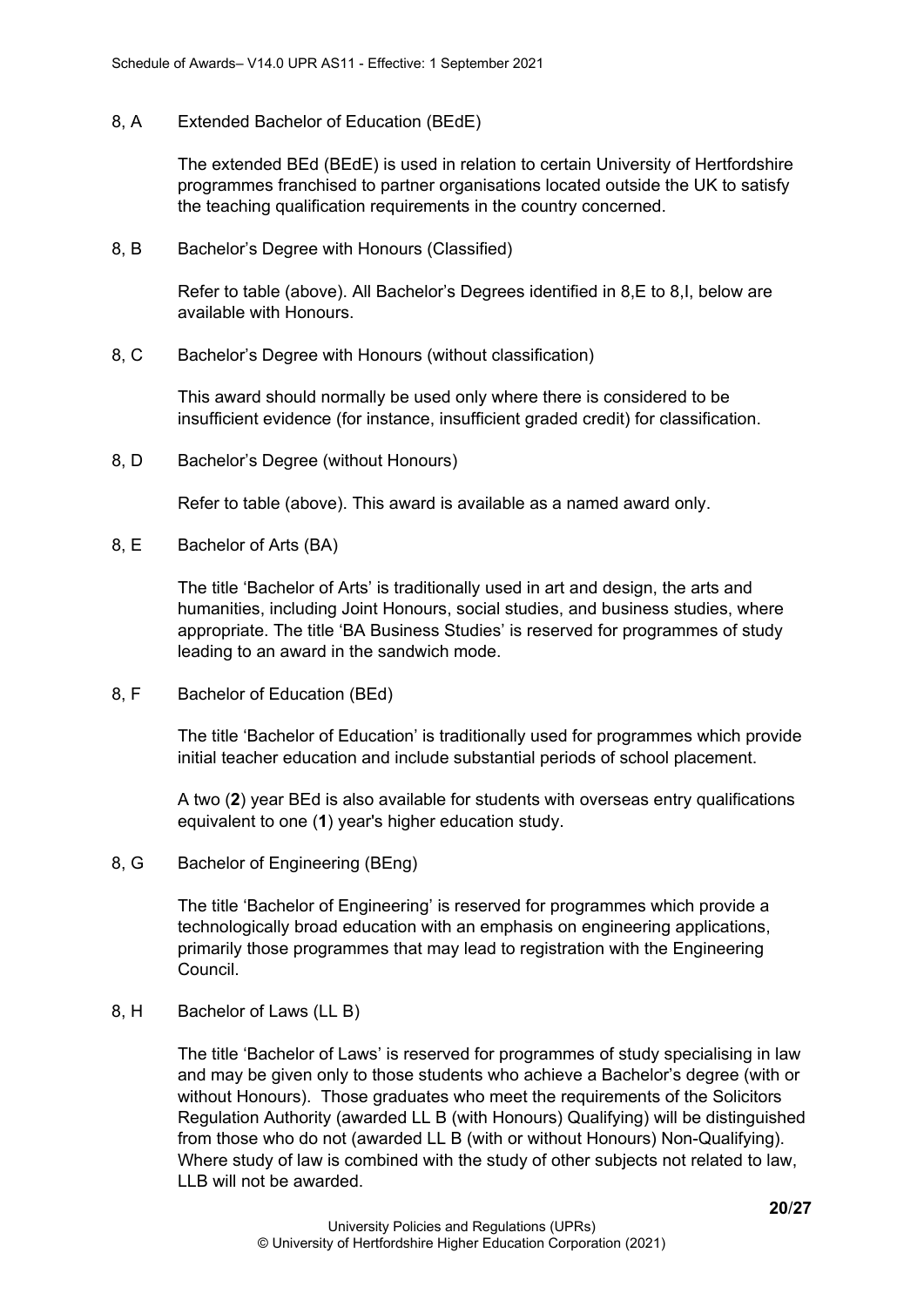#### 8, I Bachelor of Science (BSc)

The title 'Bachelor of Science' is traditionally used where studies are substantially based on science or mathematics and their applications. This may include social sciences programmes and Joint Honours programmes involving the study of two or more subjects, where appropriate.

### <span id="page-20-0"></span>**9 Foundation degrees**

The University awards the following Foundation degrees:

| FdA | Foundation Degree (Arts) |  |  |
|-----|--------------------------|--|--|
|-----|--------------------------|--|--|

FdSc Foundation Degree (Science)

| Total credit at specified Level(s)<br>normally required for an award<br>(credit at a specified Level can be study | Typical   | Hertfordshir                                                                                |     | Minimum U Maximum combined<br>duration of niversity of APCL/APEL, and Level |        |   |    |  |
|-------------------------------------------------------------------------------------------------------------------|-----------|---------------------------------------------------------------------------------------------|-----|-----------------------------------------------------------------------------|--------|---|----|--|
| replaced by credit at a higher<br>Level)                                                                          | lull-time | $\lceil$ required f e credit and $\lceil \frac{1}{\lceil} \frac{1}{\lceil} \rceil$<br>Level |     |                                                                             | 14     | 5 | 16 |  |
| <b>Foundation Degree:</b><br>240 credits, including at least 120 Semesters<br>credits @ Level 5                   |           | $60 \omega 5$                                                                               | 180 |                                                                             | 120 60 |   |    |  |

#### 9, A Foundation Degree (Arts) (FdA) and Foundation Degree (Science) (FdSc)

The title Foundation Degree is used for programmes which integrate academic and work- based learning through collaboration between employers and programme providers.

### <span id="page-20-1"></span>**10 Other Undergraduate Awards**

The University awards the following other undergraduate awards:

| <b>DipHE</b> | Diploma of Higher Education            |
|--------------|----------------------------------------|
| Dip          | <b>University Diploma</b>              |
| CertEd       | Certificate in Education               |
| CertHE       | Certificate of Higher Education        |
| EnhCert      | <b>Enhanced University Certificate</b> |
| Cert         | <b>University Certificate</b>          |
| <b>FCert</b> | <b>Foundation Certificate</b>          |

| Total credit at specified Level(s)  | Typical          | Minimum                   | Maximum combined |                                       |                 |    |   |  |
|-------------------------------------|------------------|---------------------------|------------------|---------------------------------------|-----------------|----|---|--|
| normally required for an award      | duration of      |                           |                  | University of   APCL/ APEL, and Level |                 |    |   |  |
| (credit at a specified Level can be | study            | Hertfordshire             |                  |                                       |                 |    |   |  |
| replaced by credit at a higher      | required         | credit and                | Total I0         |                                       | 4               | 5  | 6 |  |
| Level)                              | full-time        | Level                     |                  |                                       |                 |    |   |  |
| <b>Diploma of Higher Education:</b> | 4                | $60 \; \textcircled{a} 5$ | 180              |                                       | 12 <sup>2</sup> | 60 |   |  |
| 240 credits, including at least 120 | <b>Semesters</b> |                           |                  |                                       | 0               |    |   |  |
| $@$ Level 5                         |                  |                           |                  |                                       |                 |    |   |  |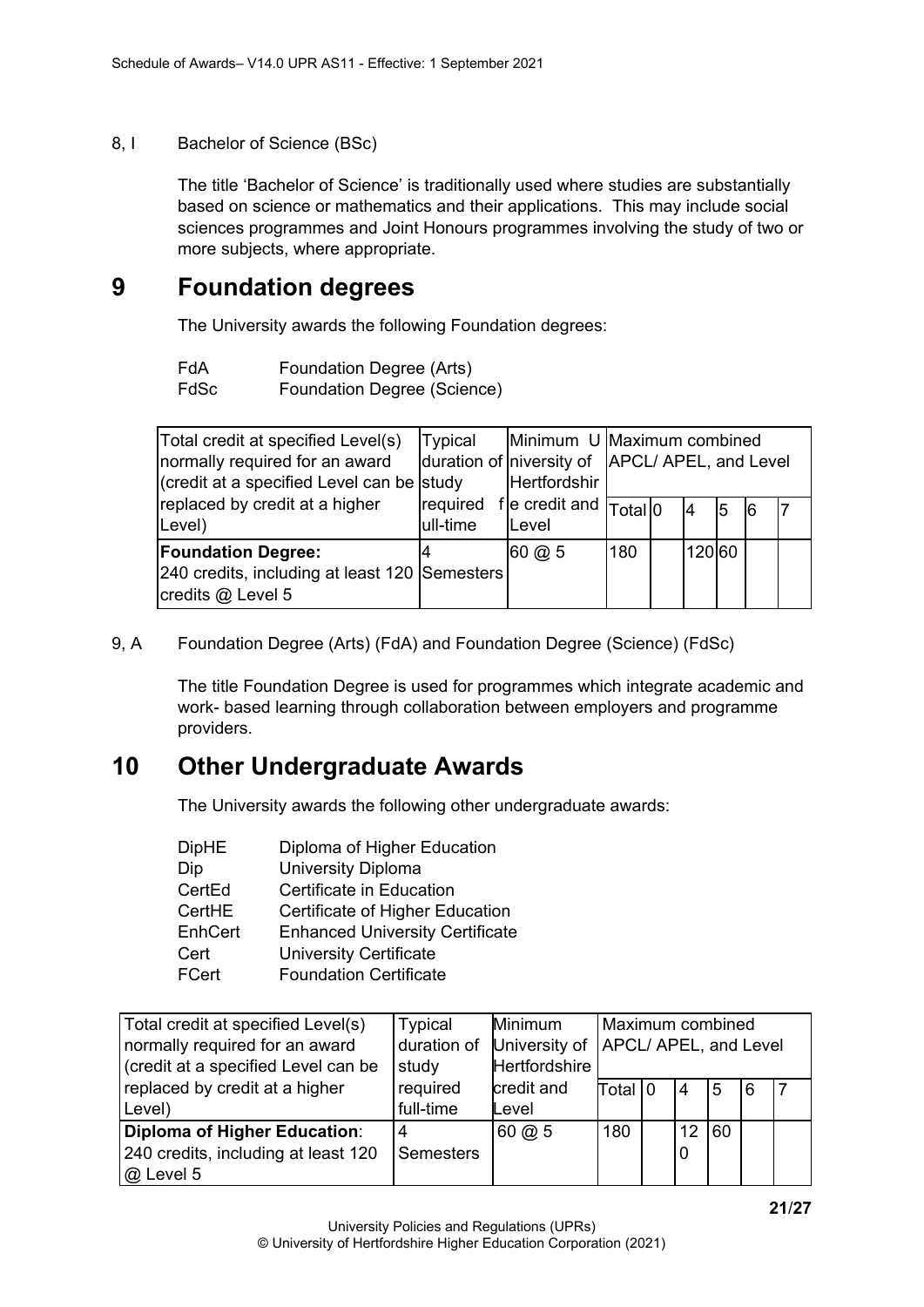| <b>University Diploma:</b>              | 3                 | 45@5         | 135 |    | 12 <sup>1</sup> | 15 |  |
|-----------------------------------------|-------------------|--------------|-----|----|-----------------|----|--|
| 180 credits, including at least 60      | <b>Semesters</b>  |              |     |    | 0               |    |  |
| @ Level 5                               |                   |              |     |    |                 |    |  |
| <b>Certificate in Education:</b>        | $\overline{2}$    | $30 \ (a) 4$ | 90  |    | 90              |    |  |
| 120 credits @ Level 4                   | <b>Semesters</b>  |              |     |    |                 |    |  |
| <b>Certificate of Higher Education:</b> | 2                 | $30 \ (a) 4$ | 90  |    | 90              |    |  |
| 120 credits @ Level 4                   | <b>Semesters</b>  |              |     |    |                 |    |  |
| <b>Enhanced University Certificate:</b> | <u>2</u>          | $30 \ (a) 4$ | 45  |    | 45              |    |  |
| 75 credits @ Level 4                    | <b>Semesters</b>  |              |     |    |                 |    |  |
| <b>University Certificate:</b>          | 1 Semester 30 @ 4 |              | 15  |    | 15              |    |  |
| 45 credits @ Level 4                    |                   |              |     |    |                 |    |  |
| <b>Foundation Certificate:</b>          | 2                 | $30 \ (a) 0$ | 90  | 90 |                 |    |  |
| 120 credits @ Level 0                   | Semesters         |              |     |    |                 |    |  |

10, A Diploma of Higher Education (DipHE)

Refer to table (above).

10, B University Diploma (Dip)

Refer to table (above). This award is available as a final intended award only.

10, C Certificate in Education (CertEd)

The title 'Certificate in Education' is reserved for programmes of study related to teaching or lecturing. Programme regulations must indicate the level of the programme.

10, D Certificate of Higher Education (CertHE)

Refer to table (above).

10, E Enhanced University Certificate (EnhCert)

The Enhanced University Certificate is reserved for Learning Support programmes in the School of Education.

10, F University Certificate (Cert)

Refer to table (above). This award is available as an unnamed interim award or a named final intended award only.

10, G Foundation Certificate (FCert)

Refer to table (above).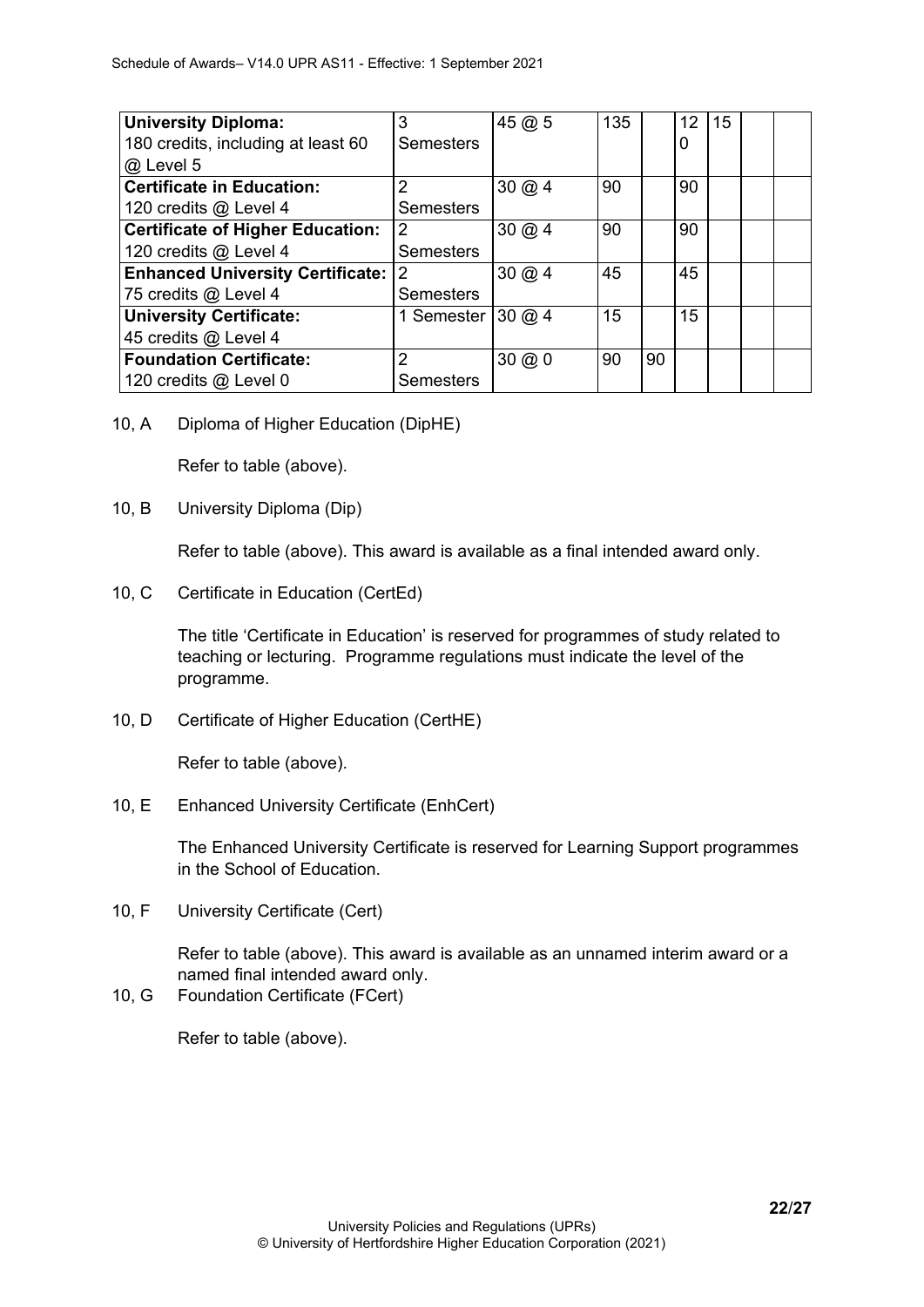# <span id="page-22-0"></span>**11 BTEC/EDEXCEL Awards**

The following awards are conferred by the University under licence from BTEC/Edexcel:

| <b>HND</b> | <b>Higher National Diploma</b>           |
|------------|------------------------------------------|
| <b>HNC</b> | <b>Higher National Certificate</b>       |
| NVQ.       | <b>National Vocational Qualification</b> |

| Total credit at specified Level(s)<br>normally required for an award<br>(credit at a specified Level can | <b>Typical</b><br>duration<br>of study | Minimum U<br>niversity of<br><b>Hertfordshir</b> | Maximum combined<br>APCL/ APEL, and Level |  |         |    |   |  |
|----------------------------------------------------------------------------------------------------------|----------------------------------------|--------------------------------------------------|-------------------------------------------|--|---------|----|---|--|
| be replaced by credit at a higher<br>Level)                                                              | required<br>full-time                  | e credit and<br>Level                            | Total 10                                  |  | 4       | 5  | 6 |  |
| <b>Higher National Diploma:</b><br>240 credits, including at least<br>120 @ Level 5                      | 4<br>Semester<br>s                     | $60 \; \textcircled{a} 5$                        | 180                                       |  | 12<br>0 | 60 |   |  |
| <b>Higher National Certificate:</b><br>150 credits, including at least 75<br>@ Level 5                   | 3<br>Semester                          | 45@5                                             | 105                                       |  | 75      | 30 |   |  |

11, A Higher National Diploma (HND)

Refer to table (above).

11, B Higher National Certificate (HNC)

Refer to table (above).

### <span id="page-22-1"></span>**12 Special awards**

The University confers the following special awards:

- AUH Associate of the University of Hertfordshire
- DWE Diploma in Work Experience

| Total credit at specified Level(s) | <b>Typical</b> |                                                    | Minimum U   Maximum combined         |  |                |    |   |  |
|------------------------------------|----------------|----------------------------------------------------|--------------------------------------|--|----------------|----|---|--|
| normally required for an award     | duration       |                                                    | hiversity of   APCL/ APEL, and Level |  |                |    |   |  |
| (credit at a specified Level can   | of study       | <b>Hertfordshir</b>                                |                                      |  |                |    |   |  |
| be replaced by credit at a higher  |                | required $f$ e credit and $T$ otal $\vert 0 \vert$ |                                      |  | $\overline{4}$ | 5  | 6 |  |
| Level)                             | ull-time       | Level                                              |                                      |  |                |    |   |  |
| Diploma in Work Experience:        |                | $30 \; \text{\o}$ 5/6                              | 30                                   |  |                | 30 |   |  |
| 60 credits @ Level 5/6             |                |                                                    |                                      |  |                |    |   |  |
|                                    |                |                                                    |                                      |  |                |    |   |  |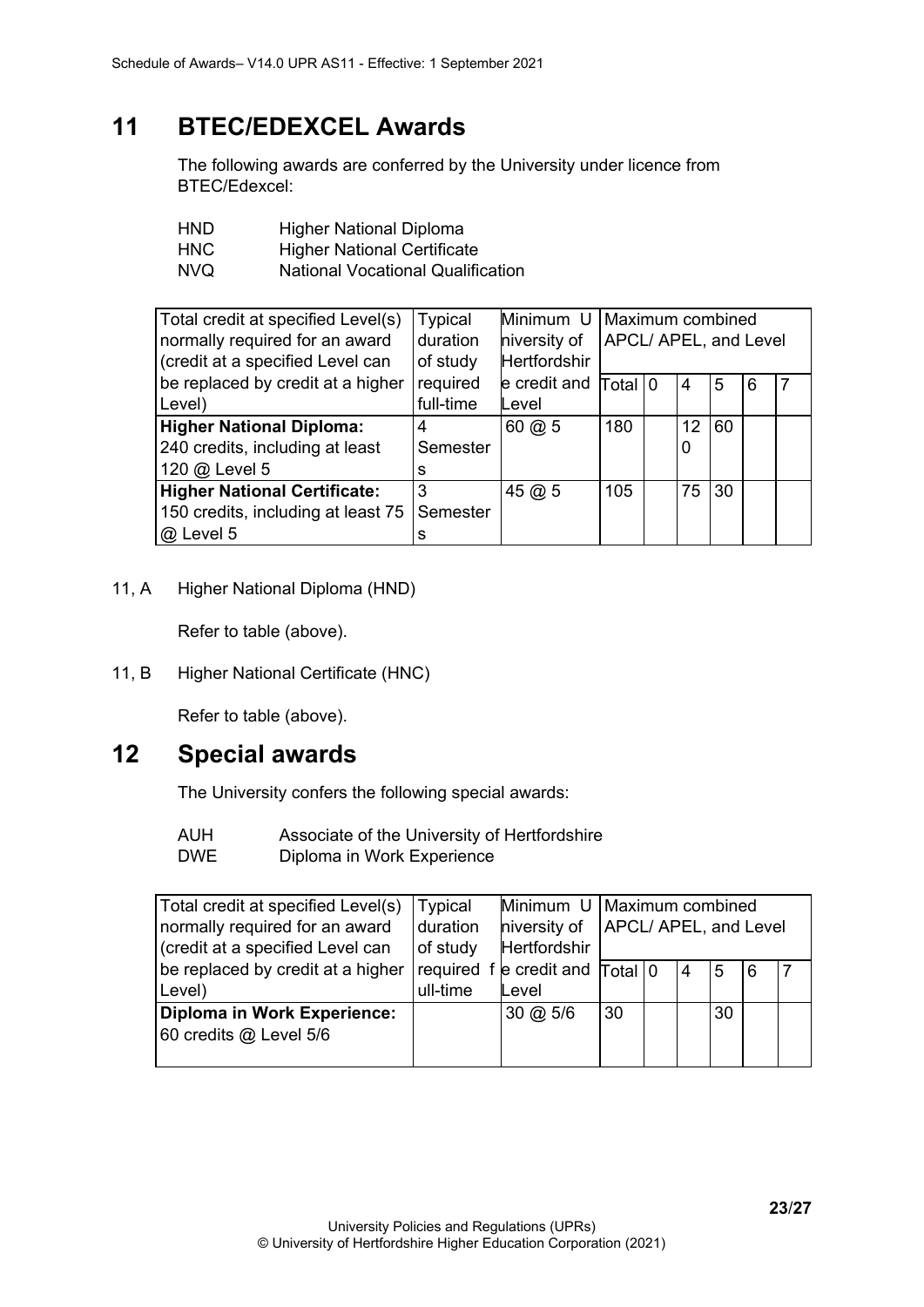12, A Associate of the University of Hertfordshire (AUH)

An individual who was enrolled as a student of and attended a predecessor institution of the University of Hertfordshire, and who thereby qualified for a postsecondary level award from an awarding body other than the University of Hertfordshire, may be admitted ad eundem to the Associateship of the University of Hertfordshire.

12, B Diploma in Work Experience (DWE)

This award is available only in association with certain first degree awards where the programme includes periods of supervised work or training experience outside the University.

# <span id="page-23-0"></span>**13 Generic learning outcomes for unnamed University of Hertfordshire INTERIM awards**

13.1 The following un-named interim awards are available on University of Hertfordshire programmes:

| <b>Target award</b>                                                 | <b>Possible interim</b><br>awards  | <b>Minimum credit</b><br>requirements and Level |     |   |    |  |  |
|---------------------------------------------------------------------|------------------------------------|-------------------------------------------------|-----|---|----|--|--|
|                                                                     |                                    | 4                                               | 5   | 6 |    |  |  |
| <b>Foundation Degree</b>                                            | <b>University Certificate</b>      | 45                                              |     |   |    |  |  |
|                                                                     | Certificate of Higher<br>Education | 120                                             |     |   |    |  |  |
| Bachelor's degree with<br>honours and Integrated<br>Master's Degree | <b>University Certificate</b>      | 45                                              |     |   |    |  |  |
|                                                                     | Certificate of Higher<br>Education | 120                                             |     |   |    |  |  |
|                                                                     | Diploma of Higher<br>Education     | 120                                             | 120 |   |    |  |  |
| Master's degree and<br>Postgraduate Diploma                         | Postgraduate Certificate           | 15                                              |     |   | 45 |  |  |

- 13.2 When a final intended award is validated, it is possible for an unnamed interim award to be validated at the same time. These unnamed awards are made when a student has achieved the requisite number of credits at the appropriate level but the programme learning outcomes are not an appropriate point of reference in determining the learning outcomes the student has achieved.
- 13.3 The following generic learning outcomes have been adapted from the QAA Framework for HE Qualifications (FHEQ) qualification descriptors<sup>[9](#page-23-1)</sup>:
- 13.3.1 University Certificate (Cert)

University Certificates (Cert) are awarded to students at the University of Hertfordshire who:

<span id="page-23-1"></span><sup>9</sup> <https://www.qaa.ac.uk/docs/qaa/quality-code/qualifications-frameworks.pdf>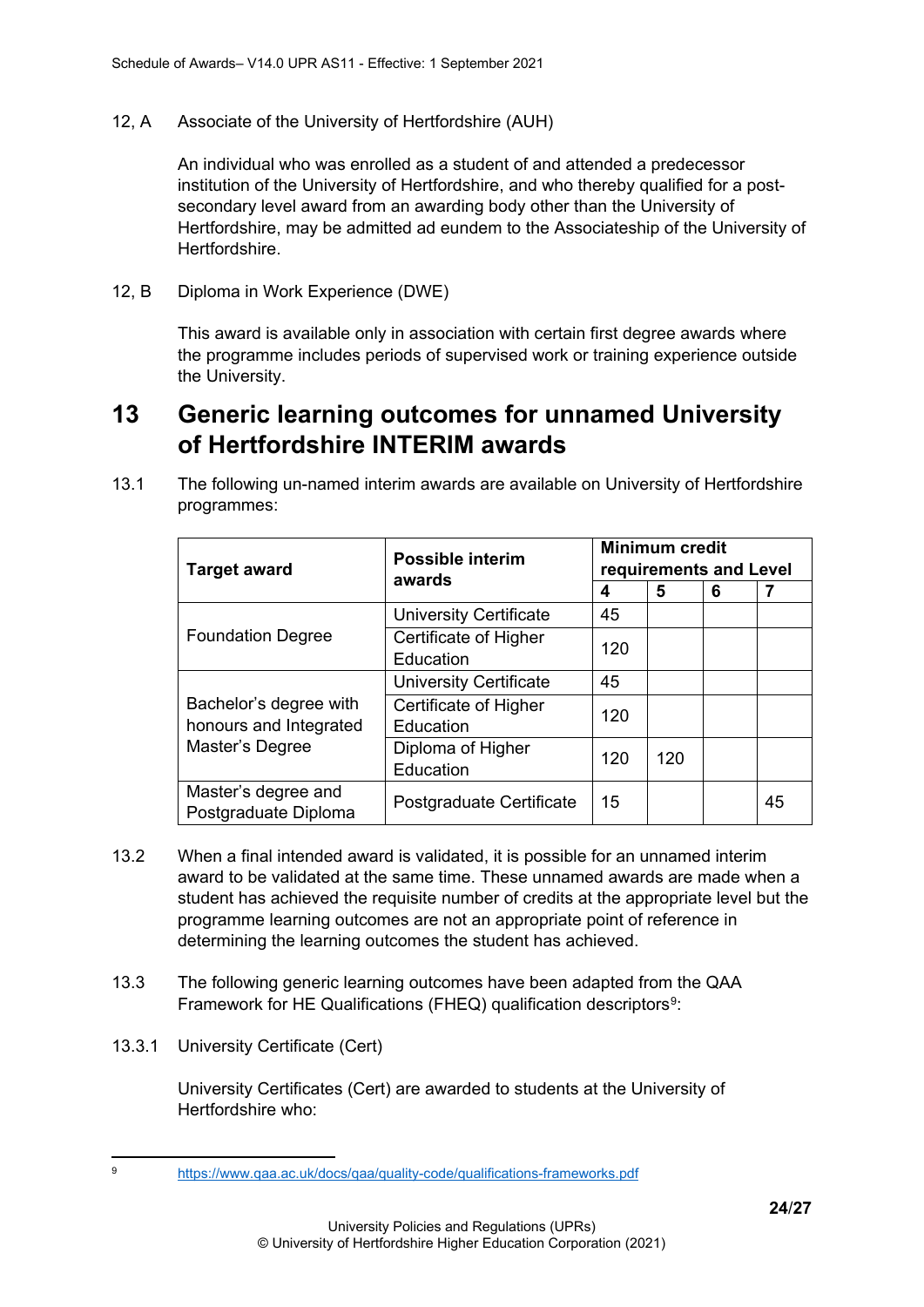- i have demonstrated:
	- a knowledge of the underlying concepts and principles associated with their area(s) of study;
	- b an ability to develop lines of argument in accordance with basic theories and concepts of their subject(s) of study;
- ii are able to:
	- a communicate the results of their study/work accurately and reliably, and with structured and coherent arguments;
	- b undertake further training and develop new skills within a structured and managed environment.
- 13.3.2 Certificate of Higher Education (CertHE)

Certificates of Higher Education (CertHE) are awarded to students at the University of Hertfordshire who:

- i have demonstrated:
	- a knowledge of the underlying concepts and principles associated with their area(s) of study, and an ability to evaluate and interpret these within the context of that area of study;
	- b an ability to present, evaluate and interpret qualitative and quantitative data, in order to develop lines of argument and make sound judgements in accordance with basic theories and concepts of their subject(s) of study;
- ii are able to:
	- a evaluate the appropriateness of different approaches to solving problems related to their area(s) of study and/or work;
	- b communicate the results of their study/work accurately and reliably, and with structured and coherent arguments;
	- c undertake further training and develop new skills within a structured and managed environment;
- iii have the qualities and transferable skills necessary for employment requiring the exercise of some personal responsibility;
- 13.3.3 Diploma of Higher Education (DipHE)

Diplomas of Higher Education (DipHE) are awarded to students at the University of Hertfordshire who:

- i have demonstrated:
	- a knowledge and critical understanding of the well-established principles of their area(s) of study, and of the way in which those principles have developed;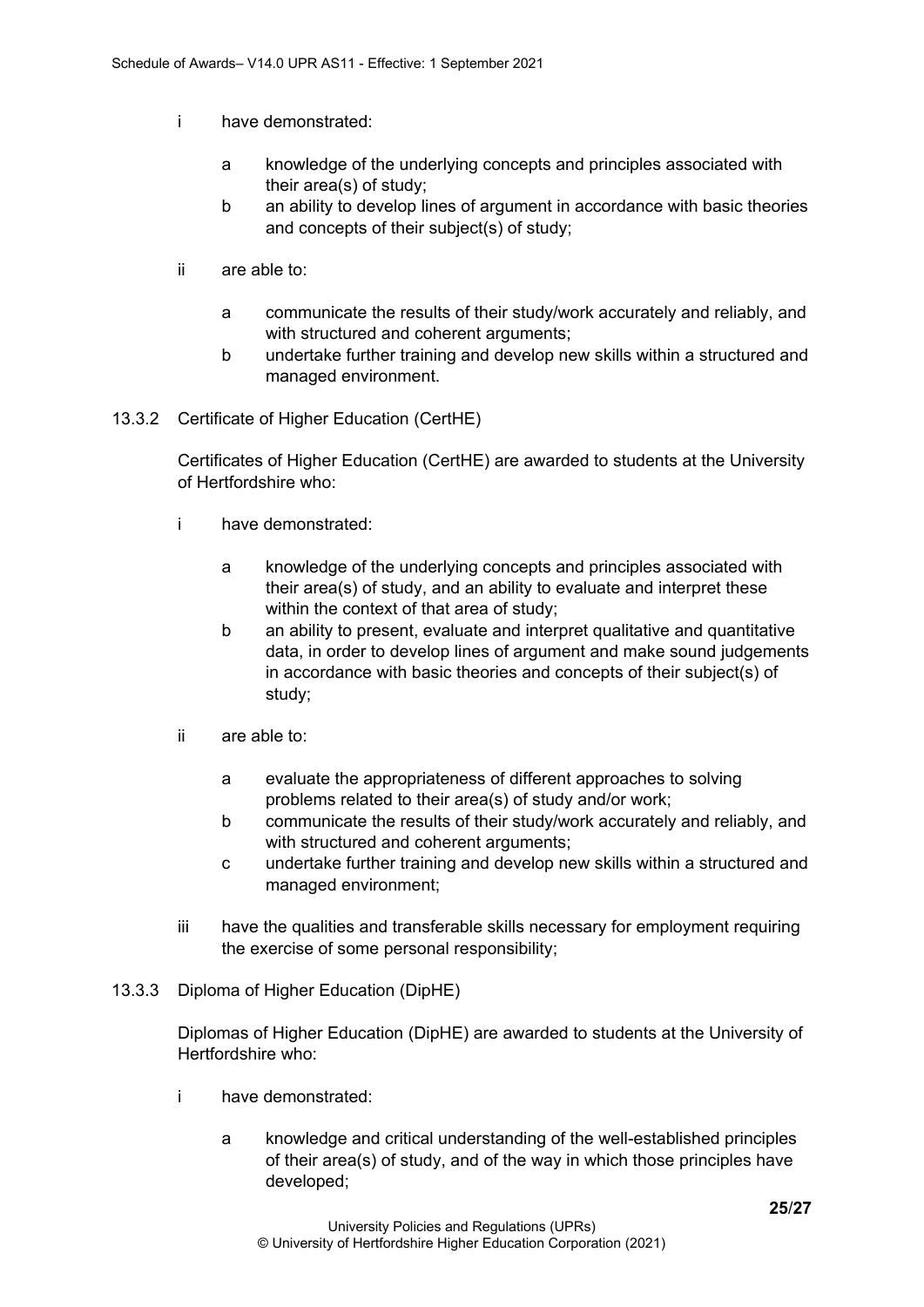- b ability to apply underlying concepts and principles outside the context in which they were first studied, including, where appropriate, the application of those principles in an employment context;
- c knowledge of the main methods of enquiry in the subject(s) relevant to the named award, and ability to evaluate critically the appropriateness of different approaches to solving problems in the field of study;
- d an understanding of the limits of their knowledge, and how this influences analyses and interpretations based on that knowledge;
- ii are able to:
	- a use a range of established techniques to initiate and undertake critical analysis of information, and to propose solutions to problems arising from that analysis;
	- b effectively communicate information, arguments and analysis in a variety of forms to specialist and non-specialist audiences and deploy key techniques of the discipline effectively;
	- c undertake further training, develop existing skills and acquire new competences that will enable them to assume significant responsibility within organisations;
- iii have the qualities and transferable skills necessary for employment requiring the exercise of personal responsibility and decision-making.
- 13.3.4 Postgraduate Certificate (PGCert)

Postgraduate Certificates (PgCert) are awarded to students at the University of Hertfordshire who:

- i have demonstrated:
	- a a systematic understanding of knowledge, and an awareness of current problems and/or new insights within their academic discipline, field of study or area of professional practice;
	- b an understanding of techniques applicable to research or scholarship in the field of study;
	- c conceptual understanding that enables the student to evaluate current research in the discipline;
- ii are able to:
	- a demonstrate self-direction and act autonomously in planning and implementing tasks at a professional or equivalent level:
	- b continue to advance their knowledge and understanding, and to develop new skills to a high level;
- iii have the qualities and transferable skills necessary for employment requiring:
	- a the exercise of initiative and personal responsibility;
	- b the independent learning ability required for continuing professional development.